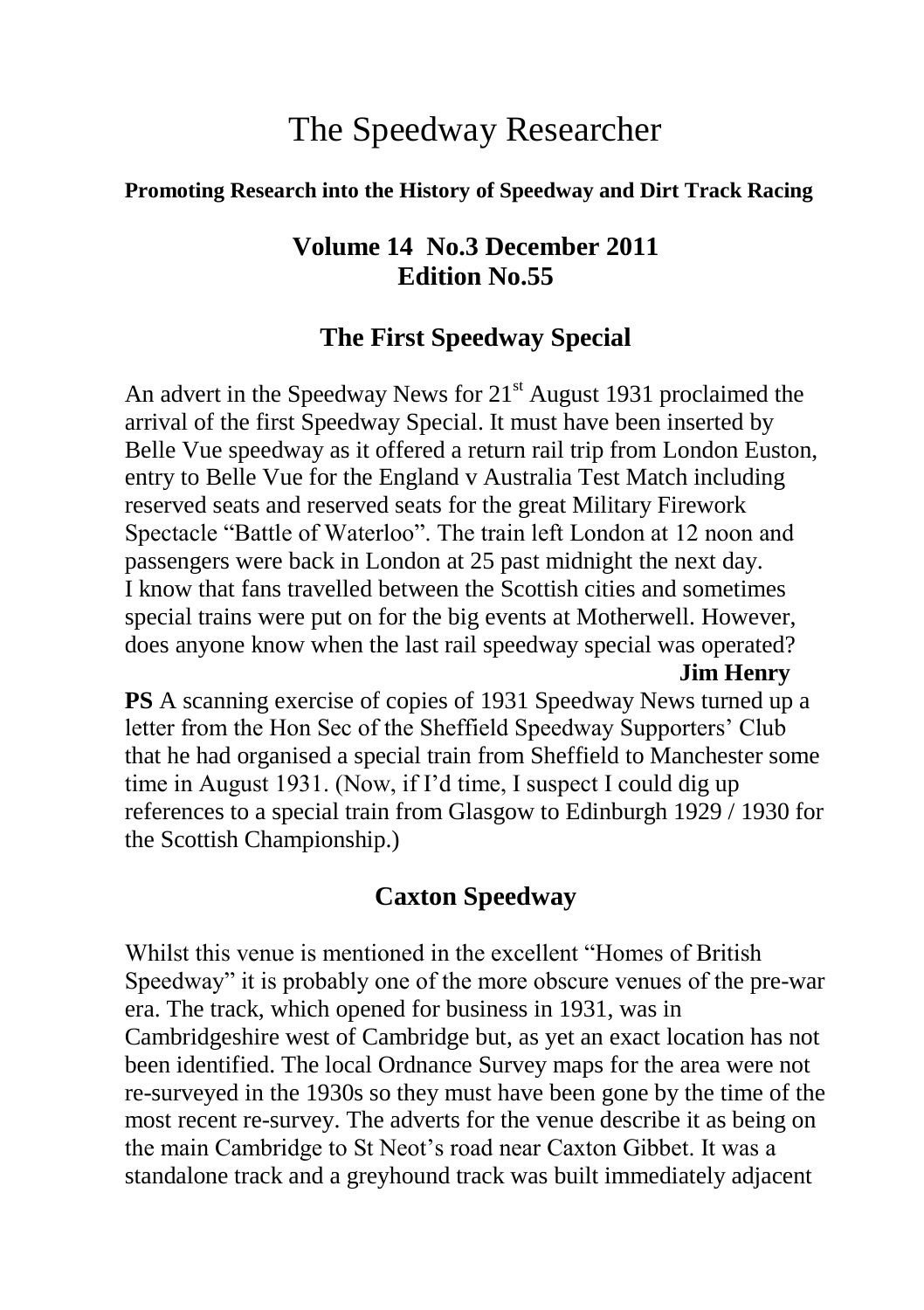to it in 1932. Together the two venues must have taken up fair amount of space for car parking at what was a rural venue was thrown in to the equation.

The track opened on Easter Monday,  $6<sup>th</sup>$  April 1931 and contemporary press (Cambridge Daily News) photographs show a couple of riders with the leading man throwing up material from his trailing foot. The safety fence appears to be a standard post and wire fence but the quality of the photo does not provide any greater detail. Members of the reported 5,000 crowd were allowed to the edge of the fence.

The 1931 season saw regular meetings, mostly on Sundays, featuring men who probably were local to East Anglia. The meetings were mostly two event, Handicap and Scratch Race competitions, but team meetings were also staged. Interestingly the team called Cambridge raced a team from Staines and Grays were speedway action has not been known in1931. Even more interesting is that the fixture reported as versus Grays was originally advertised as being versus Dagenham Speedway, again a venue not thought to operating in 1931. Full records of 1931 are not available but what there is is now on the web site.

In 1932 the team became known as Caxton and the team raced against a number of sides including a team of Australians (featuring Spencer Stratton, Dick Bird, Boyd Pratt, Bill Newman and Eric Spencer), and teams representing Staines, Lea Bridge (featuring Alf Foulds) , Leicester Super, and, Nottingham. A programme survives from the meeting v Peterborough but the team from their local rivals were probably made up of the men who rode at the speedway style grass track there. Again, such information as there is in the local press is available on the web site.

The track operated in 1933 with the season opening on  $8<sup>th</sup>$  April but meeting reports are at a premium. Research has yet to be completed for this year and work is needed to establish if the track operated beyond 1933.

This, together with information of a track operating in Cambridge in 1939, at the Newmarket Road Greyhound Stadium, leads me to suspect that there may still yet be a few more previously "unrecorded" venues in East Anglia in the pre-war era. Also some work is needed to look at Grays and Dagenham in 1931. **Jim Henry**

P S **Bob Ozanne**, our pre-war researcher has had an unsuccessful look for Staines in 1931.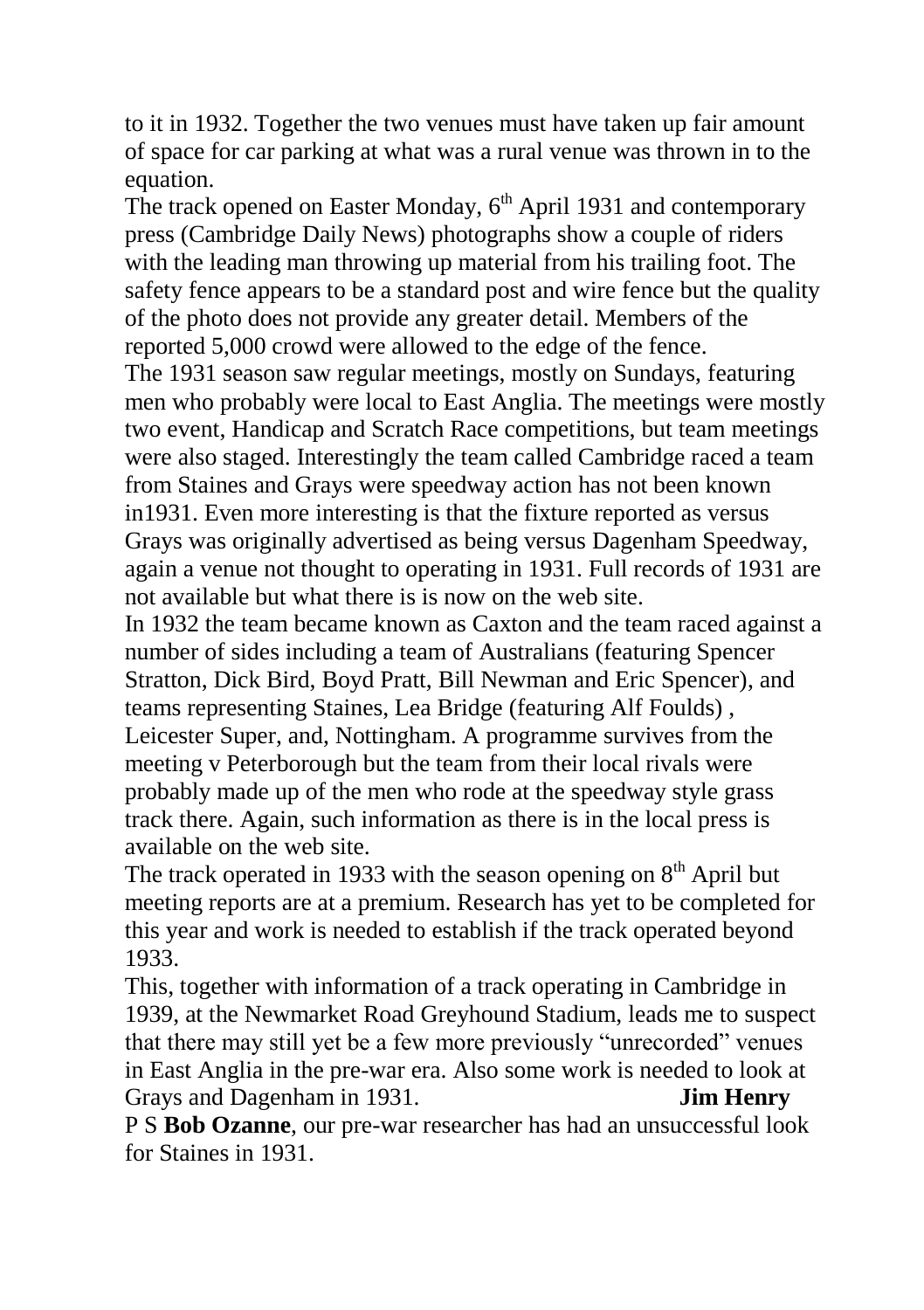### **Fred Tracey**

**Tony Webb** tells us about a man who was better known as a promoter than a rider, TRACEY FRED born Richmond Melbourne 1909. Fred "Tracker" Tracey was probably better known as the man who revived speedway in Melbourne in 1951 when he took over the MarIbryrnong track,also known as Kirjon, renamed it Traceys speedway and attracted some of the best drivers and solos to Victoria's capital.

Fred's own career on solos was long and spectacular he started racining at Thebarton and Jubilee Oval in 1928 where he was billed as "Little Fred Tracey" in a series of match races with English rider Fred Hore.. When speedway began at Melbourne exhibtion he was a regular there winning his first victorian championship in 1932. He travelled to England in 1934 joining the Walthamstow team who replaced the Lea Bridge team in the League. Returning to Melbourne in 1935 he took up the position of workshop manager with the engineering company of T.F. Collins. His skill as a tuner were held in high regard as he prepared the engines for Reg East who won the Australian TT at Phillip Island After the Exhibition track closed Fred raced at Olympic Park up until the war years.

Fred, after a few meetings at Wangarratta was there at the first opening of Maribyrnong on February 10 1947, 10,000 spectators crammed into the stadium and another 10,000 broke down fences to get in. The attraction was an American solo team and Fred Tracey. After winning the 1948 Victorian title Fred returned to England in April 1948 to ride for Coventry Bees. He sustained a badly injured hand after only seven meetings and had no option but to return home. With his riding future finished Fred and his wife Beryl took over the Maribyrnong track which had lain dormant for two years after the failure of the previous promotion, Kirjon Speedway Ltd,. the track was renamed Traceys Speedway drawing a 8.000 crowd on the opening night on November 8 1951. Operating under strict noise controls and a curfew, Tracey was able to keep the peace with the surrounding residents in what was a high populated area. The red brick dust surface caused a problem with competitors, spectators and neighbours, to counter act this Fred top dressed the track with calcium chloride, an expensive exercise but it solved the problem. Stars of the first season were Ken Walsh, Junior Bainbridge, Peter Moore, Jack Geran and Norman Lindsay. From 1951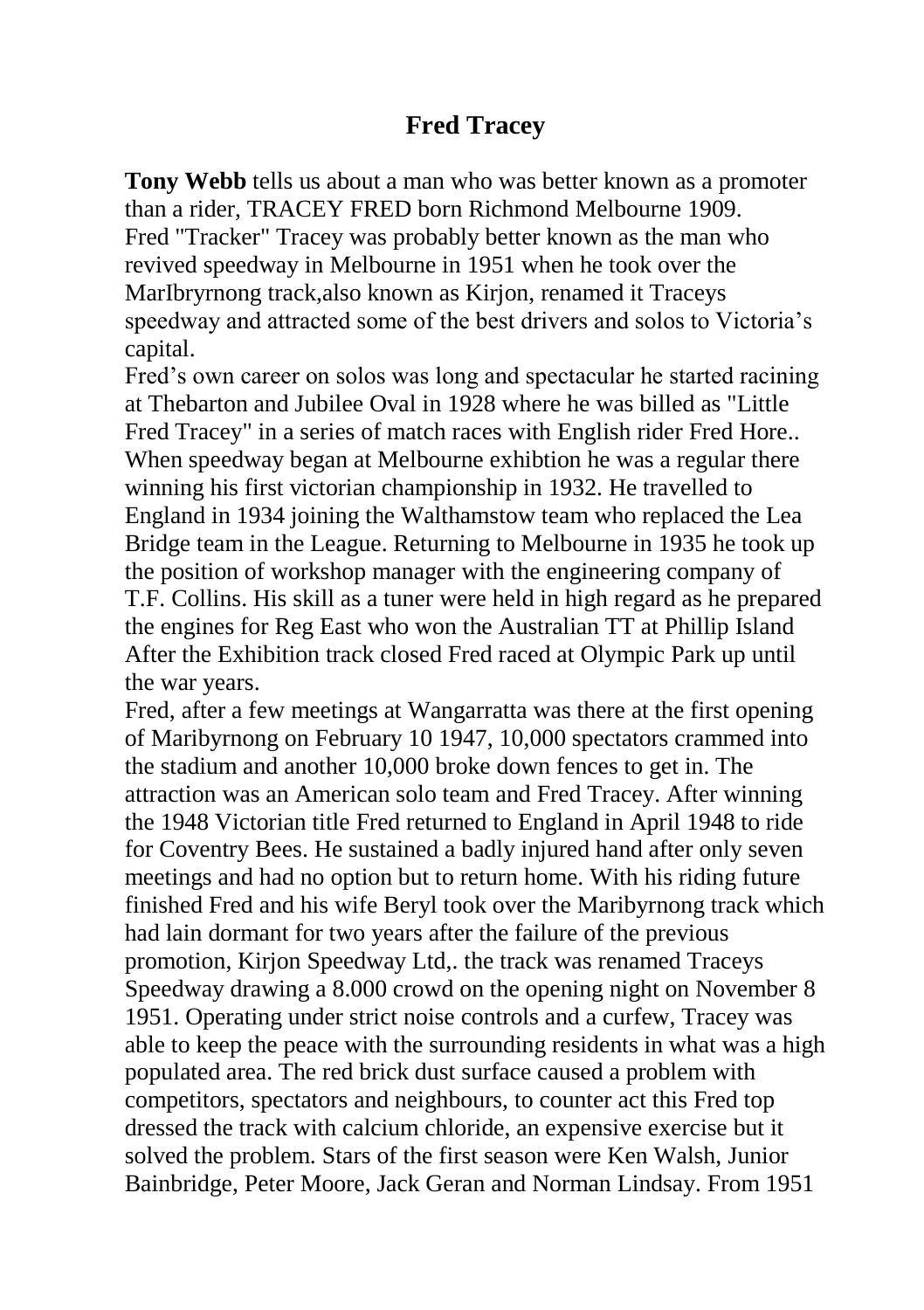until its closure in 1964 a galaxy of Australian and overseas star performers graced the 440 yard track. Fay Taylour, Bob Tattersall,Frank 'Satan' Brewer, Jack O'Dea and Jimmy Davies are just a few that come to mind.

Traceys speedway often made the newspaper headlines, one notable event in January 1952 created a riot with the police called in to restore law and order. Sidecar drivers Alan Tousan and Bob Farmer had one hell of a race which ended in a crash, Fred Tracey called on a re run, another sidecar pair won the rerun, on returning to the pits Tousan and Farmer got into a fight, then the crowd turned on the photographer as they claimed his flash caused the original crash. Mayhem continued until police reinforcements arrived.

The meeting of January 2 1952 was another drama filled night, no less than six riders were sent to hospital including visiting English star Gerry Jackson. The Argus reported that there was a shuttle service of ambulances transporting the injured to the hospital.

Fred was lucky to escape serious injuries on the night of February 9 1953 during the running of the butchers picnic, Frank Brewers car bounced off the fence at 70 mph, headed for the infield and missed Fred by inches.

Fred Tracey created many lasting memories of a golden age for speedway fans, the old stadium still stands today, a testimony to a memorable past.

# **Star Championship Trophy Competition 1931**

**Stuart Staite-Aris** looks at the major championship event staged over the 1931 season.

Each of the eleven Southern League tracks were to run a series of scratch races open to only the tracks contracted riders. The championship sponsor The Star newspaper was to give the scratch race final winner at each track a bronze star. The winner of each track's qualifying event was to represent his track at the final at Wembley on September  $18<sup>th</sup>$  with the second placed man as reserve.

Each track's supporters were to have a voting slip to vote for a rider other than the two qualifiers that they would like to represent the track at Wembley. That was designed to ensure that any mishaps did not prevent the tracks best rider from reaching the Star Championship Final. **Southern League Qualifying Events**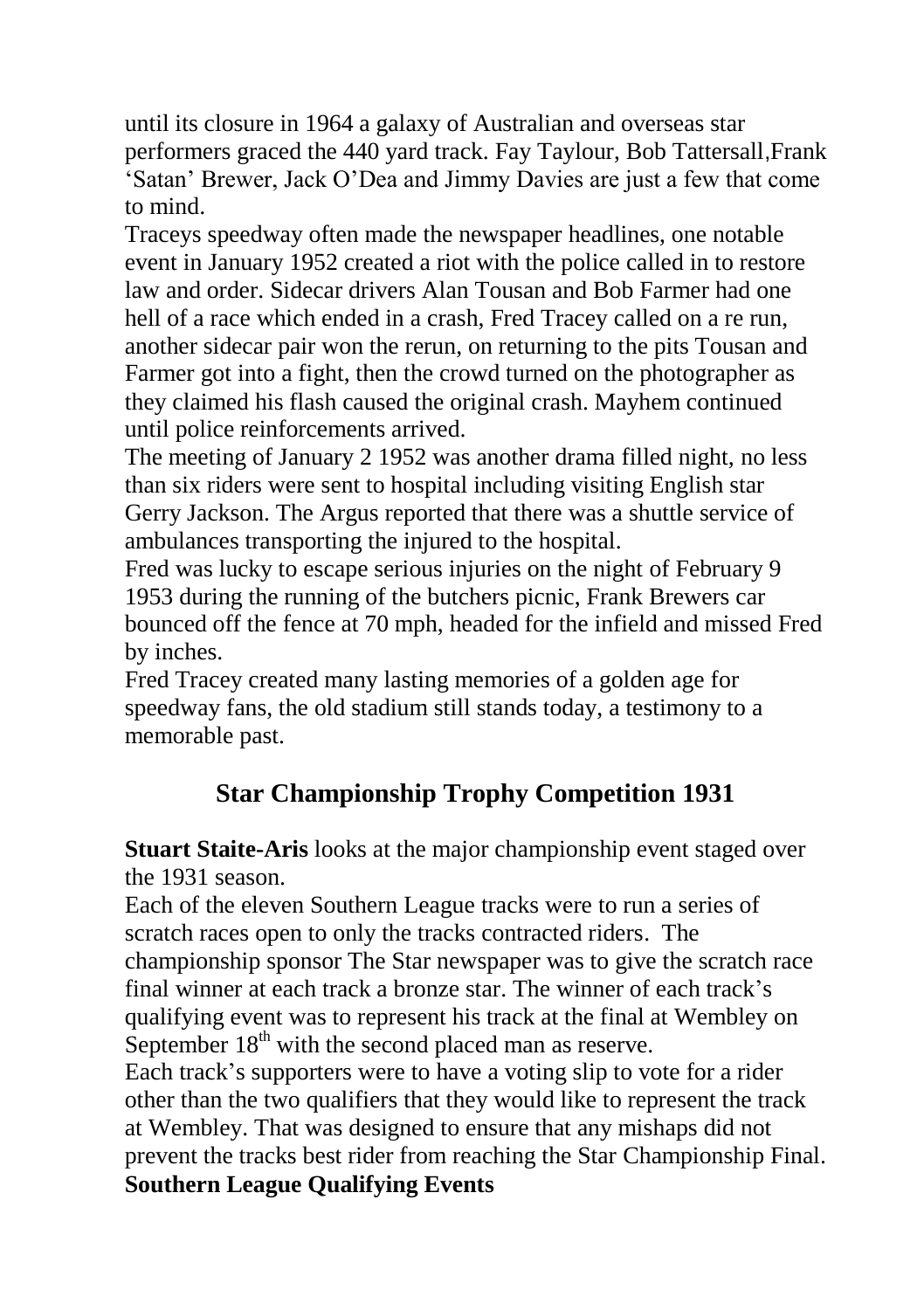### **Nottingham – Thursday May 7th 1931**

The Nottingham supporters' vote as to which unsuccessful rider in this qualifier would travel to Wembley for the Star Championship Final along with Fred Strecker and Nobby Kendrick resulted in a vote for Billy Ellmore. The Nottingham fans were faced with a formidable task of who to vote for as Billy Ellmore would have won his semi final but for machinery problems and Nobby Key crashed in his second heat of the preceding friendly match with Belle Vue and wasn't fit enough to take part. As a result Fred Strecker virtually had things all his own way and never had to hurry to win his heat, semi final or the final.

**Heat 1 <sup>1<sup>st</sup> Fred Strecker** Syd Jackson had been easily leading this heat</sup> when his engine conked out half way through the last lap.

### **Semi Final 1 1st Fred Strecker**

**Final 1st Fred Strecker, 2nd Nobby Kendrick Time 77 3/5 secs Southampton – Monday May 25th 1931**

The Southampton supporters vote as to which unsuccessful rider in this qualifier would travel to Wembley for the Star Championship Final along with Ernie Rickman and Norman Parker resulted in a vote for Jack Parker.

**Heat 1 1st Ernie Rickman, 2nd Norman Parker Time 75 3/5 secs**

**Heat 2 1st Vic Collins, 2nd Dick Sulway Time 76 1/5 secs**

**Heat 3 1st Jack Parker, 2nd Frank Bond Time 74 2/5 secs**

**Heat 4 1st Frank Goulden, 2nd Clarrie Eldridge Time 74 3/5 secs Semi Final 1 1st Ernie Rickman, 2nd Norman Parker, [Vic Collins, Dick Sulway Time 74 1/5 secs**

**Semi Final 2 1st Frank Goulden, 2nd Frank Bond, 3rd Clarrie Eldridge, 4th Jack Parker (fell) Time 74 4/5 secs**

**Final 1st Ernie Rickman, 2nd Norman Parker, 3rd Frank Bond 4 th Frank Goulden (mt) Time 75 1/5 secs**

Ernie Rickman who had been riding consistently well throughout the meeting beat Norman Parker in a great finish by half a wheel after he had done the last lap on a flat tyre.

### **Coventry – Thursday June 18th 1931**

The Coventry supporters vote as to which unsuccessful rider in this qualifier would travel to Wembley for the Star Championship Final along with Les Patrick and Arthur Tims resulted in a vote for Syd Jackson with a majority of nearly 900 over Lew Lancaster. **Heat 1**

### **1 st Bunny Wilcox, 2nd John Deeley Time 78 secs**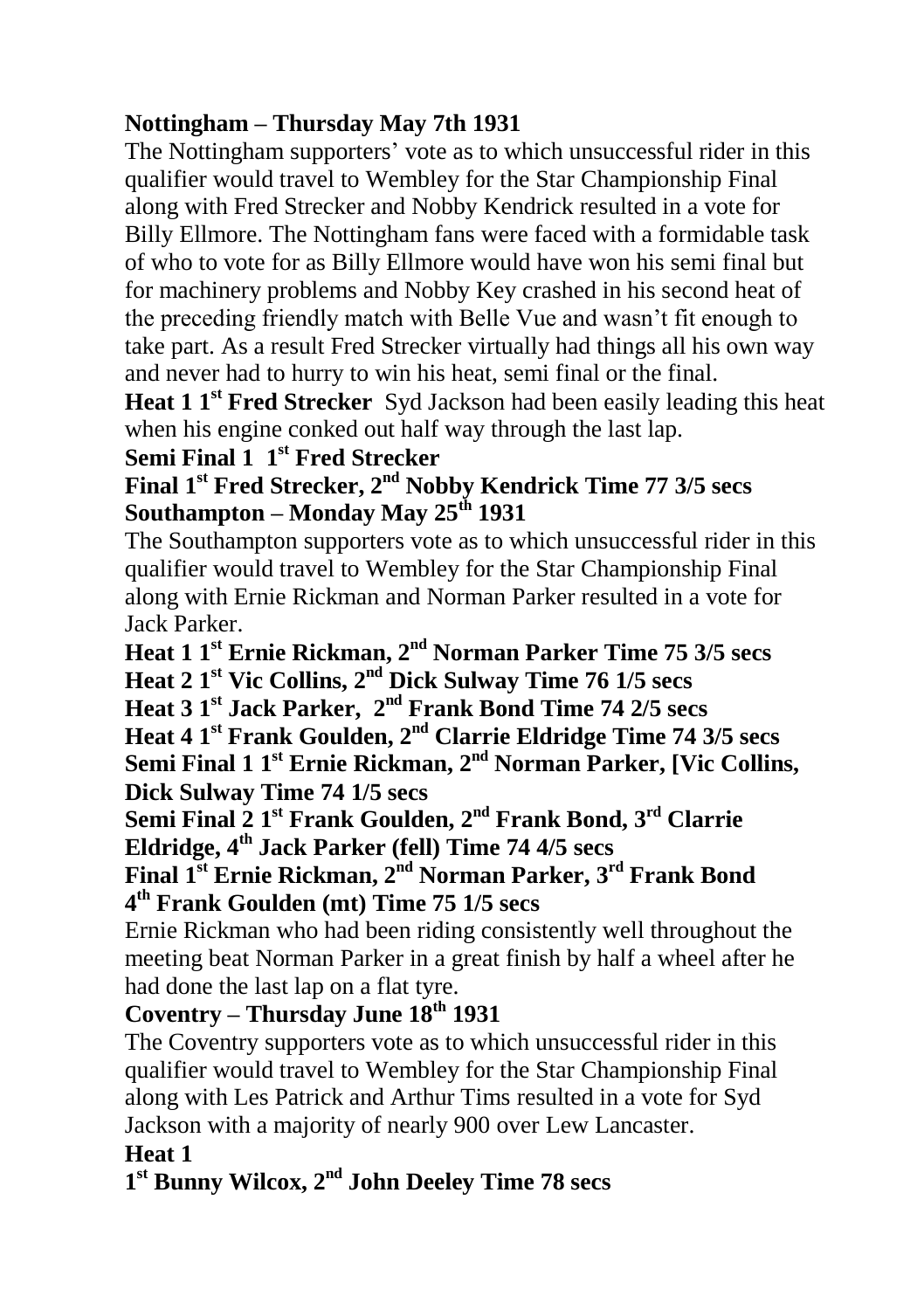Syd Jackson had been easily leading this heat when his engine conked out half way through the last lap.

### **Heat 2**

#### **1 st Arthur Tims, 2nd Les Patrick Time 75 4/5 secs Final 1st Les Patrick, 2nd Arthur Tims Time 77 3/5 secs Lea Bridge – Wednesday July 1st 1931**

The Lea Bridge supporters vote as to which unsuccessful rider in this qualifier would travel to Wembley for the Star Championship Final along with Squib Burton and Harold Hastings resulted in a vote for Charlie Spinks.

# **Heat 1 1st Squib Burton, 2nd Don Durant Time 87 secs**

Squib Burton won easily by a quarter of a lap and this was also the fastest time of the whole meeting.

## **Heat 2 1st Wally Lloyd, 2nd Martin Harvey**

## **Heat 3 1st Roy Dook, 2nd Harold Hastings**

This was the only good race in the heats as Harold Hastings was no more than a length behind Roy Dook at the finish.

# **Heat 4 1st Eric Collins, 2nd Stan Lupton**

# **Semi Final 1 1st Squib Burton 2nd Wally Lloyd**

Squib Burton once again had an easy victory

# **Semi Final 2 1st Roy Dook, 2nd Harold Hastings**

## **Final 1st Squib Burton, 2nd Harold Hastings ,3rd Roy Dook**

Harold Hastings reserved his best effort in finishing second in the final even though he stood no real chance of defeating Squib Burton.

### **West Ham – Tuesday July 28th**

The West Ham supporters vote as to which unsuccessful rider in this qualifier would travel to Wembley for the Star Championship Final along with Tommy Croombs and Reg Bounds resulted in a vote for Bluey Wilkinson.

### **Preliminary Heat 1 st Jack Barnett**

### **Heat 1 1 st Bluey Wilkinson, 2 nd Morian Hansen**

### **Heat 2 1 st Reg Bounds, 2 nd Blos Blomfield**

Reg Bounds won with Blos Blomfield close behind him.

### **Heat 3 1 st Tommy Croombs, 2 nd Con Cantwell**

#### **Final 1 st Tommy Croombs, 2 nd Reg Bounds, 3 rd Bluey Wilkinson (mt) Time 84.6 secs**

Tommy Croombs showed an exceptional turn of speed in winning the final. Bluey Wilkinson was also going well when he packed up on the second lap and it was left to Reg Bounds to keep interest alive in the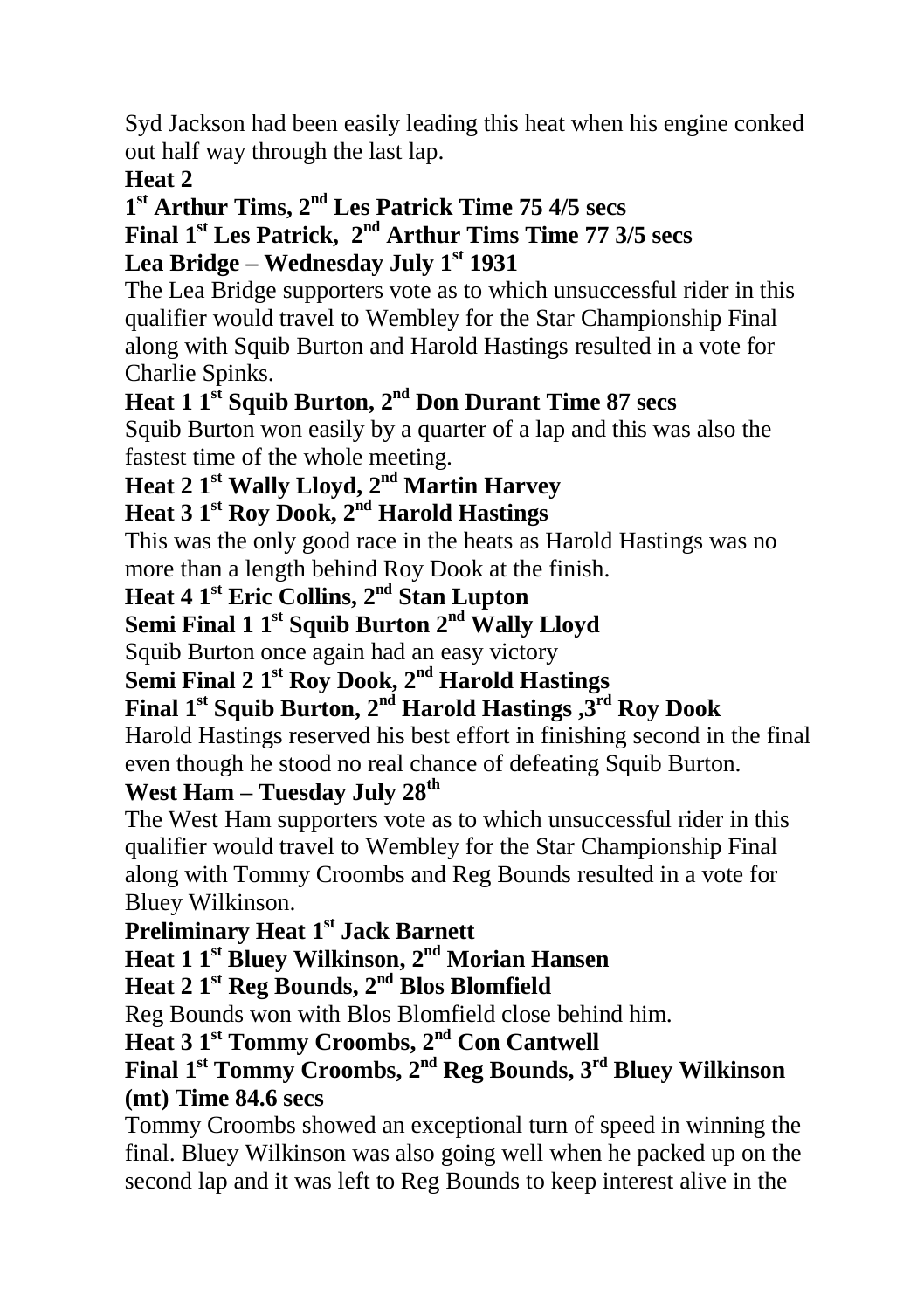race. Bounds was particularly quick over the last two laps and wasn't far behind Croombs at the finish.

### **Crystal Palace – Saturday August 1st 1931**

The Crystal Palace supporters vote as to which unsuccessful rider in this qualifier would travel to Wembley for the Star Championship Final along with Harry Shepherd and Triss Sharp resulted in a vote for Ron Johnson.

### **Heat 1 1 st Joe Francis, 2 nd Nobby Key**

Joe Francis won after a terrific battle with Nobby Key. Key held the lead for nearly three laps until Francis gained the upper hand.

### **Heat 2 1 st Ron Johnson, 2 nd Harry Shepherd**

Ron Johnson won what was an extremely fast heat with Harry Shepherd doing well to stay within a few lengths of him.

### **Heat 3 1 st Triss Sharp, 2 nd Jim Cowie, 3 rd Tom Farndon (mt)**

Tom Farndon suffered a machine failure coming out of the first corner so virtually handing victory to Triss Sharp who won well ahead of Jim Cowie.

### **Final 1 st Harry Shepherd, 2 nd Triss Sharp, 3 rd Joe Francis (fell) 4 th Ron Johnson (fell)**

Joe Francis shot into the lead at the start of the final and was slightly in front by the apex of the first turn. At this point Ron Johnson attempted an inside pass but over slid and came down and in doing so he his Francis' back wheel causing him to fall too.

That left only Triss Sharp and Harry Shepherd in the race. Sharp held the lead for more than half the distance until Shepherd got past him and won very easily.

#### **Kings Oak – Monday August 3rd 1931**

The Kings Oak supporters vote as to which unsuccessful rider in this qualifier would travel to Wembley for the Star Championship Final along with Syd Edmonds and Arthur Fenn resulted in a vote for Phil Bishop.

**Heat 1 1 st Syd Edmonds, 2 nd Phil Tiger Hart Speed 42.17 mph** Heat 2 1<sup>st</sup> Billy Dallison, 2<sup>nd</sup> Charlie Traynor 3<sup>rd</sup> Phil Bishop (fell)

**Heat 31st Arthur Fenn, 2 nd Reg Hutchings**

**Heat 4 1 st Tommy McDonald, 2 nd Bobby Blake (mt)**

**Semi Final 1 1 st Syd Edmonds, 2 nd Billy Dallison Speed 42 mph Semi Final 2 1 st Reg Hutchings, 2 nd Arthur Fenn**

The first two in each Semi Final then met in one round match races.

**Match Race 11 st Syd Edmonds Speed 42.28 mph**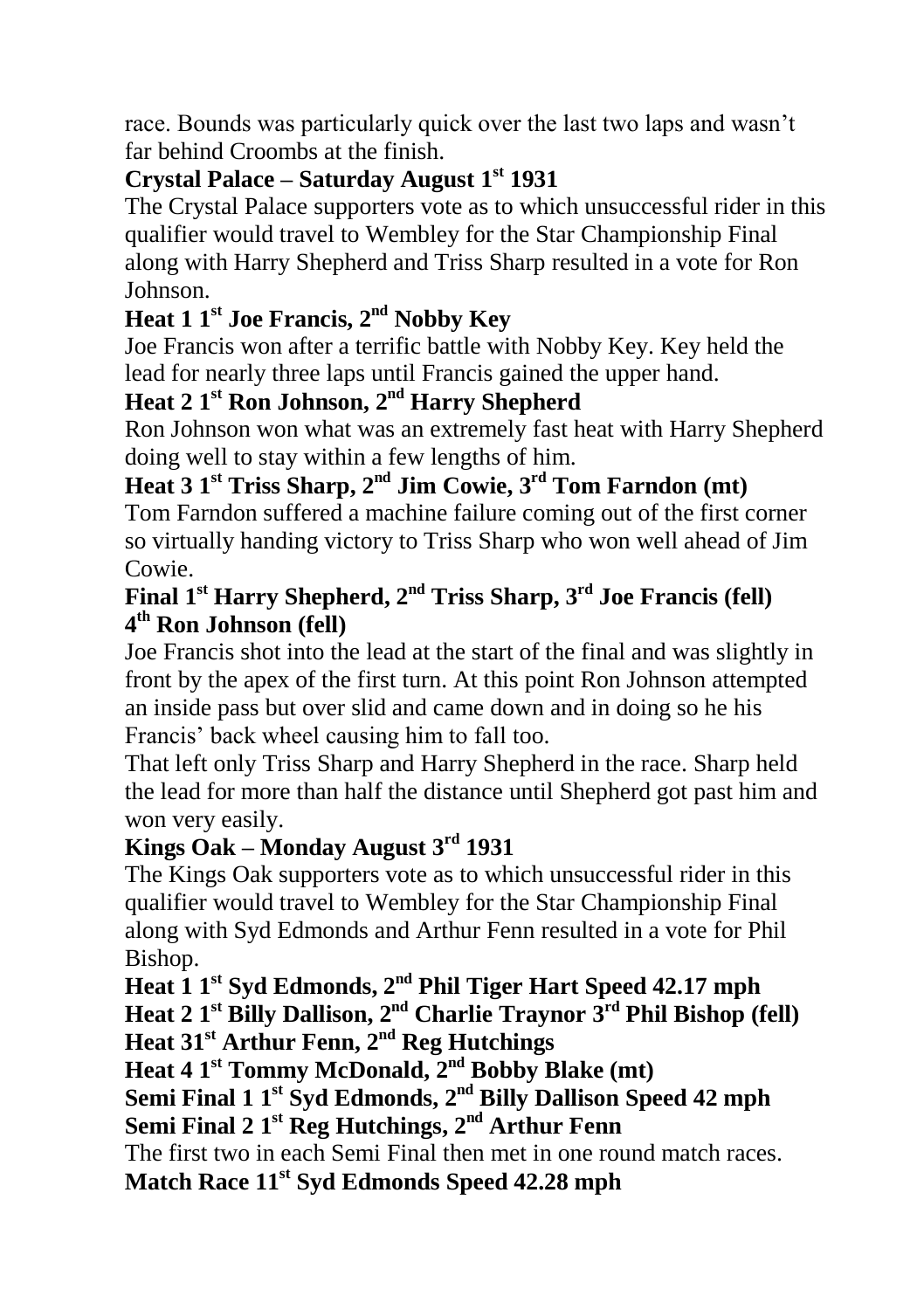#### **Match Race 2 1 st Arthur Fenn Final 1 st Syd Edmonds Wembley – Thursday August 6th 1931**

The first portion of the Wembley programme was occupied by the three heats and final of the Star championship eliminating competition. All the leading Wembley riders attached to the track were in action apart from Jack Ormston following a fall on the preceding Bank holiday Monday. The Wembley supporters vote as to which unsuccessful rider in this qualifier would travel to Wembley for the Star Championship Final along with Col Stewart and Buster Frogley resulted in a vote for Colin Watson.

**Heat 1 1 st Lionel Van Praag, 2 nd Norman Evans, 3 rd Colin Watson** It was somewhat of a surprise for Colin Watson to be left trailing at the back right from the start. Lionel Van Praag took the lead and easily held it throughout. His time was nothing remarkable but he was riding so comfortably that he seemed well able to improve on it if necessary.

**Heat 2 1 st Col Stewart, 2 nd Jack Jackson, 3 rd Wally Kilmister** Col Stewart found himself shut out on the first corner and almost pushed into the safety fence. After that he gradually began to improve his position firstly overtaking Wally Kilmister and then on lap three he got level with Jack Jackson and passed him before going on to win easily

### **Heat 3 1 st Buster Frogley, 2 nd Harry Whitfield, 3 rd George Greenwood Time 81 1/5 secs**

The only man who appeared fit fast and clever was Buster Frogley who recorded the fastest time over the three heats and won by some distance. Harry Whitfield was afflicted by a slow motor and George Greenwood did not appear to be fully fit.

### **Final 1 st Col Stewart, 2 nd Buster Frogley, 3 rd Lionel Van Praag (ret) Time 79 3/5 secs**

Lionel Van Praag got filled in by Buster Frogley on the first lap and retired from the race. Col Stewart took the lead down the back straight and covered the four laps in a fast time. He was quite the unexpected champion. Buster Frogley finished nearly a quarter of a lap behind struggling with a misfire which got worse the longer the race progressed.

## **Wimbledon – Monday August 17th 1931**

The Wimbledon supporters vote as to which unsuccessful rider in this qualifier would travel to Wembley for the Star Championship Final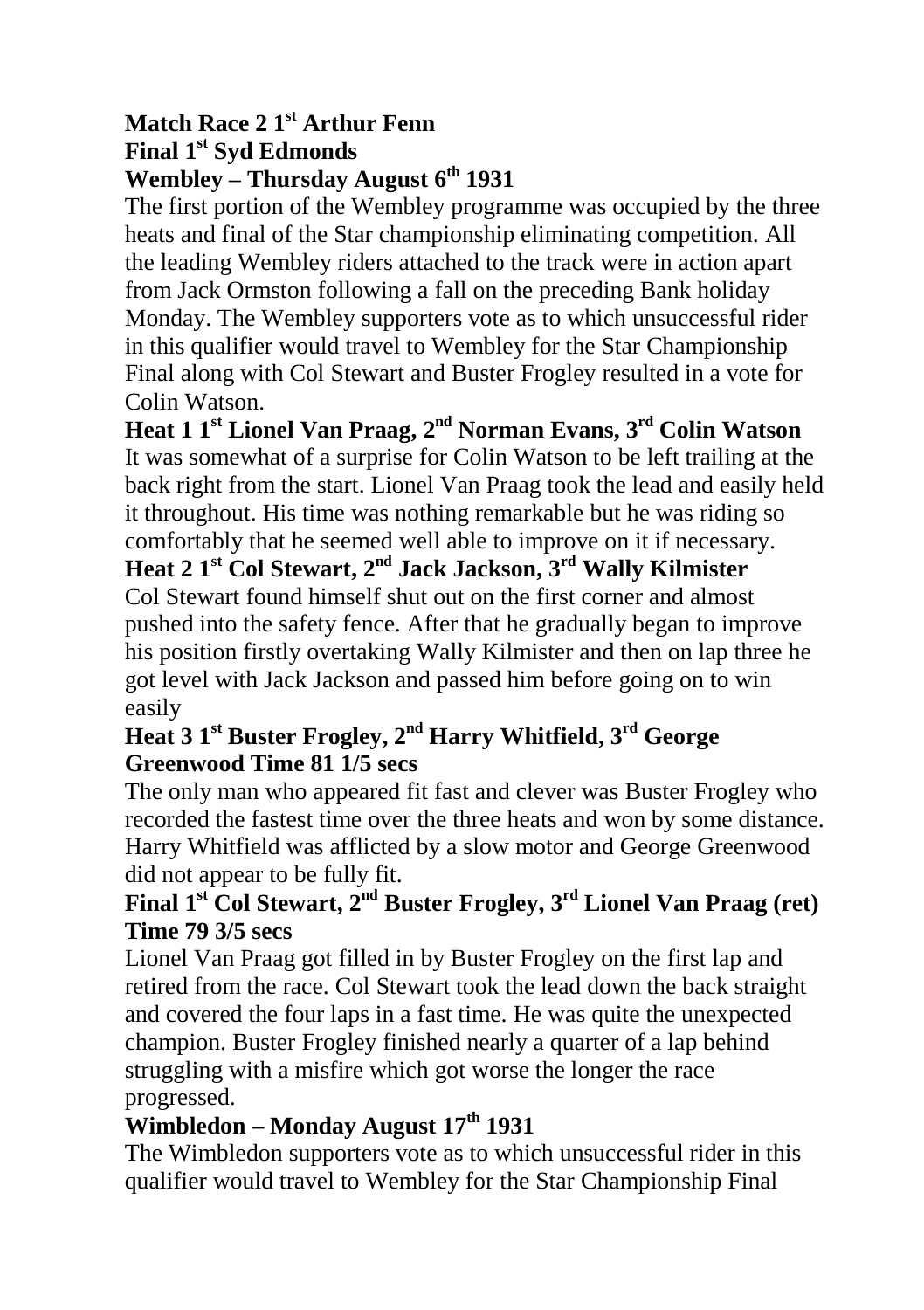along with Vic Huxley and Claude Rye resulted in a vote for Ray Tauser who polled just on a thousand votes more than his nearest rival. Next to him came Billy Lamont and about one hundred votes behind Lamont was Claude Rye and fourth was Jim Kempster.

### **Heat 1 1 st Claude Rye, 2nd Jim Kempster**

Claude Rye pulled off somewhat of a surprise in beating Jim Kempster. Kempster didn't appear to put in the all out effort expected of him possibly because both riders went into the next round.

### **Heat 2 1 st Vic Huxley, 2 nd Ernie Evans**

Vic Huxley won very easily

### **Heat 3 1 st Ivor Hill, 2 nd Stan Lemon**

Ivor Hill won very easily

#### **Semi Final 1 1 st Claude Rye, 2 nd Ernie Evans**

Claude Rye had a good win over Ernie Evans by a few lengths

#### **Semi Final 2 1 st Vic Huxley, 2 nd Jim Kempster**

Huxley won rather easily from Jim Kempster who was again just happy to obtain second place thinking it was good enough

### **Final 1 st Vic Huxley, 2 nd Claude Rye**

Vic Huxley was far too good for Claude Rye in the final

### **Stamford Bridge – Saturday August 22nd 1931**

The Stamford Bridge supporters vote as to which unsuccessful rider in this qualifier would travel to Wembley for the Star Championship Final along with Frank Arthur and Gus Kuhn resulted in a vote for Arthur Warwick. Warwick led the vote by a thousand with Wal Phillips the next in line.

#### **Heat 1 1 st Frank Arthur, 2 nd Fred Ralph, 3 rd Les Blakeborough** Frank Arthur won easily

### **Heat 2 1 st Dicky Smythe, 2 nd Charlie Blacklock (fell)**

Dicky Smythe and Charlie Blacklock were involved in an interesting battle until Blacklock charged into the safety fence leaving Smythe to win as he pleased

### **Heat 3 1 st Arthur Warwick, Heat 4 1 st Gus Kuhn**

**Semi Final 11st Frank Arthur, 2 nd Dicky Smythe (fell)**

## **Semi Final 2 1 st Gus Kuhn, 2 nd Arthur Warwick (mt)**

Arthur Warwick looked to be an easy winner of the second semi final and was leading by several lengths when he suffered machinery problems and lost out to Gus Kuhn

### **Final 1 st Frank Arthur, 2 nd Gus Kuhn**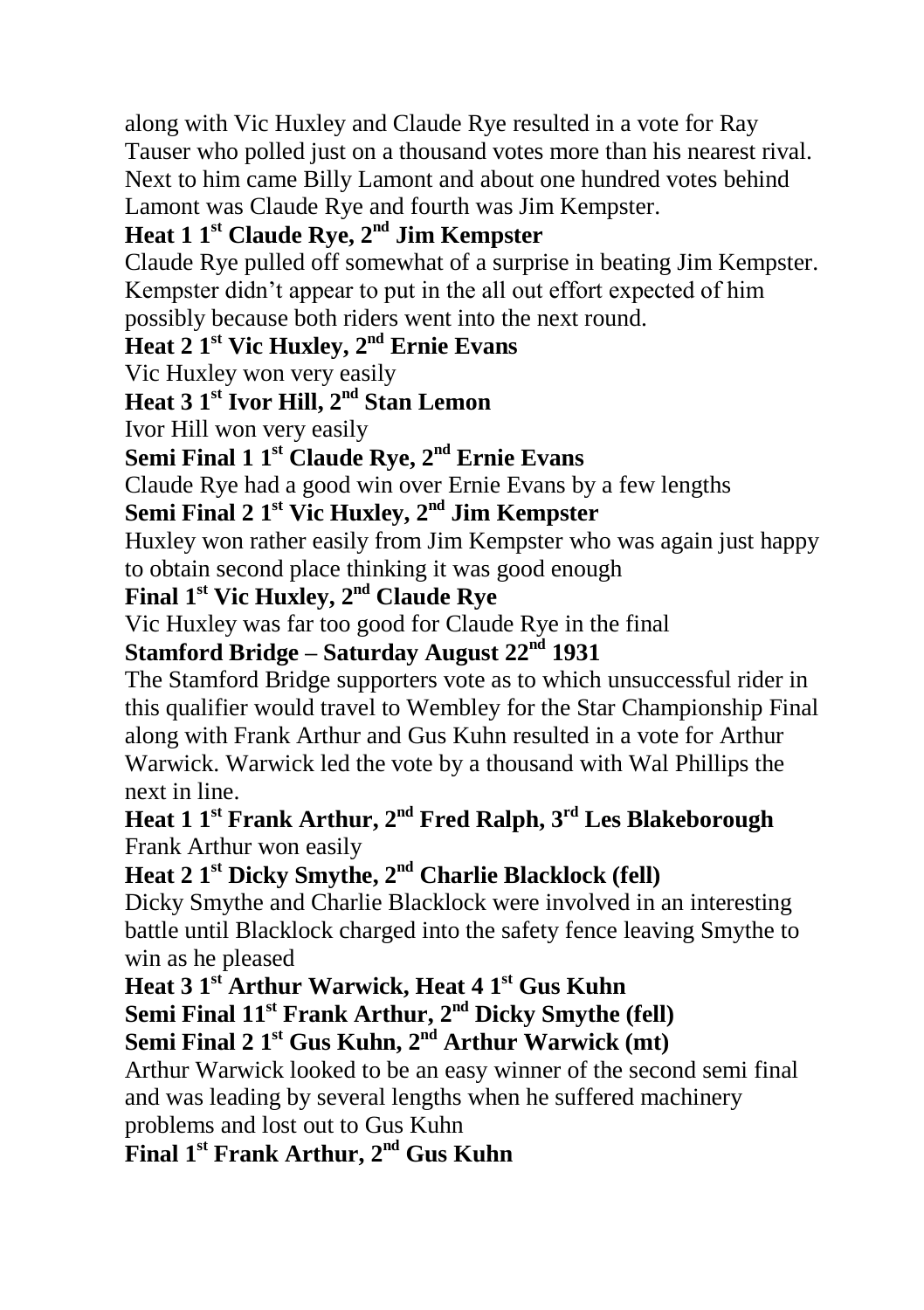Gus Kuhn put in a great effort against Frank Arthur but was still beaten by half a dozen lengths. The winners bronze star was presented by Wal Phillips.

#### **Southern League Riders Star Final Championship Wembley - Friday September 18th 1931**

Twenty riders were to take part in the Star Championship Final. These included the ten men who had won their track qualifying event and the ten riders nominated by their tracks supporters.

The only track not represented in the competition was Manchester. The prize money available for the event was over £400.

- $1<sup>st</sup>$  Place A Silver Star and £100.00
- $2<sup>nd</sup> Place A Bronze Star and £50$
- $3^{\text{rd}}$  Place £25

The draw for the event was made at the offices of the National Speedway Association (Southern) Ltd in the presence of Mr Harrison the Speedway correspondent of The Star newspaper.

The five qualifying heats were to see the first and second placed rider's progress to the Semi Final stage of the competition along with the two fastest third placed men.

| <b>Team</b>            | <b>Club</b>            | <b>Qualifier</b> |
|------------------------|------------------------|------------------|
| Coventry               | <b>Les Patrick</b>     | Qualifier        |
|                        | <b>Syd Jackson</b>     | <b>Voted For</b> |
|                        | <b>Arthur Tims</b>     | <b>Reserve</b>   |
| <b>Crystal Palace</b>  | <b>Harry Shepherd</b>  | <b>Qualifier</b> |
|                        | <b>Ron Johnson</b>     | <b>Voted For</b> |
|                        | <b>Triss Sharp</b>     | <b>Reserve</b>   |
| Wimbledon              | <b>Vic Huxley</b>      | <b>Qualifier</b> |
|                        | <b>Ray Tauser</b>      | <b>Voted For</b> |
|                        | <b>Claude Rye</b>      | <b>Reserve</b>   |
| <b>Stamford Bridge</b> | <b>Frank Arthur</b>    | <b>Qualifier</b> |
|                        | <b>Arthur Warwick</b>  | <b>Voted For</b> |
|                        | <b>Gus Kuhn</b>        | <b>Reserve</b>   |
| Lea Bridge             | <b>Squib Burton</b>    | <b>Qualifier</b> |
|                        | <b>Charlie Spinks</b>  | <b>Voted For</b> |
|                        | <b>Harold Hastings</b> | <b>Reserve</b>   |
| <b>West Ham</b>        | <b>Tommy Croombs</b>   | Qualifier        |
|                        | <b>Bluey Wilkinson</b> | <b>Voted For</b> |
|                        |                        |                  |

#### **Star Championship Qualifiers 1931**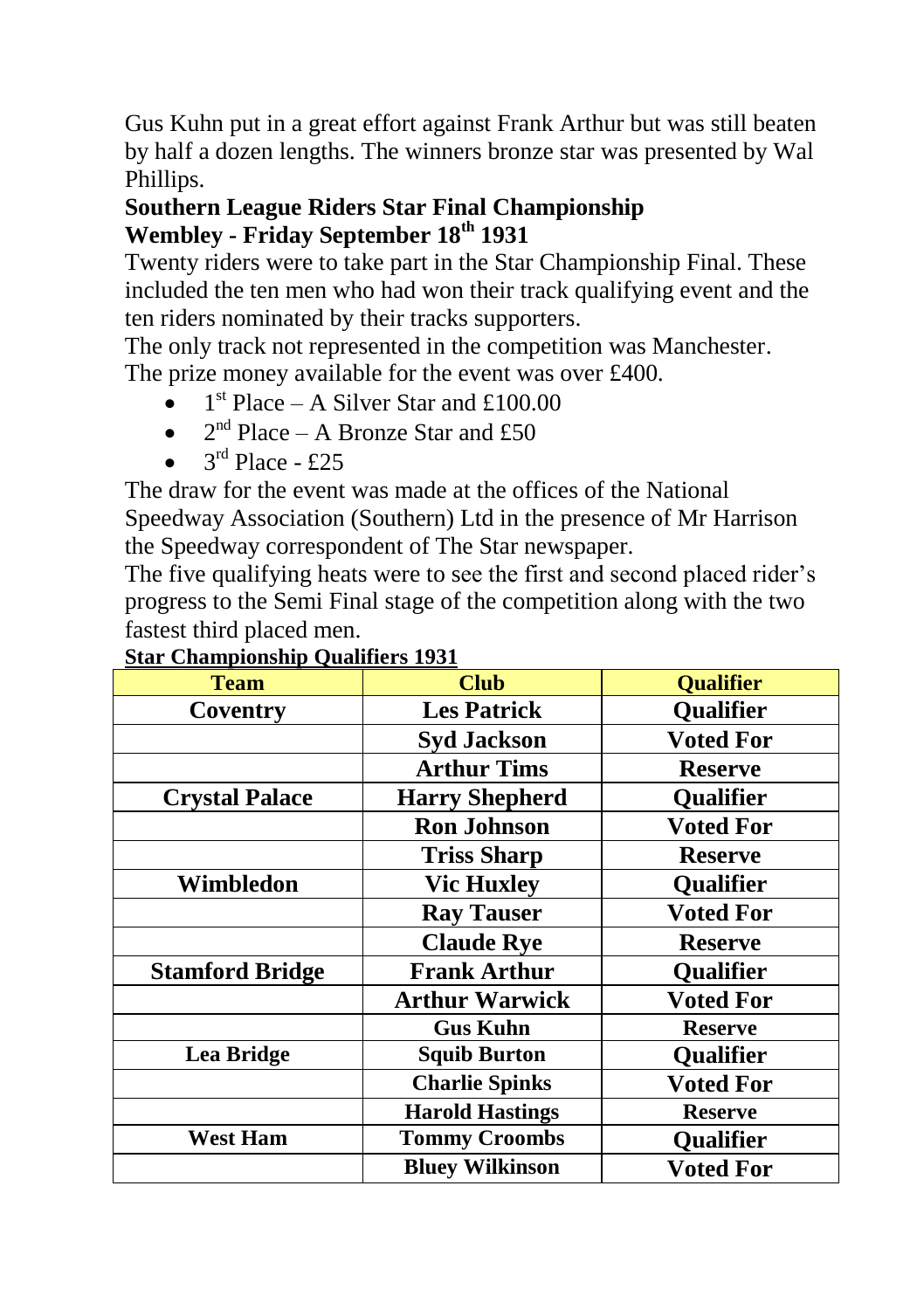|                   | <b>Reg Bounds</b>     | <b>Reserve</b>   |
|-------------------|-----------------------|------------------|
| Wembley           | <b>Col Stewart</b>    | <b>Qualifier</b> |
|                   | <b>Colin Watson</b>   | <b>Voted For</b> |
|                   | <b>Buster Frogley</b> | <b>Reserve</b>   |
| <b>Nottingham</b> | <b>Fred Strecker</b>  | <b>Qualifier</b> |
|                   | <b>Billy Ellmore</b>  | <b>Voted For</b> |
|                   | <b>Nobby Kendrick</b> | <b>Reserve</b>   |
| Southampton       | Ernie Rickman         | <b>Qualifier</b> |
|                   | <b>Jack Parker</b>    | <b>Voted For</b> |
|                   | <b>Norman Parker</b>  | <b>Reserve</b>   |
| <b>Kings Oak</b>  | <b>Syd Edmonds</b>    | <b>Qualifier</b> |
|                   | <b>Phil Bishop</b>    | <b>Voted For</b> |
|                   | <b>Arthur Fenn</b>    | <b>Reserve</b>   |

Missing from the line up through injury despite qualifying were:-

Lea Bridge - Squib Burton replaced by Harold Hastings and Reserve became Roy Dook

Nottingham - Billy Ellmore replaced by Reserve Nobby Kendrick Also Missing the Final:-

Coventry - Syd Jackson won the nomination but he was replaced on the night by Arthur Tims

#### **Heat Details**

**Heat 1 1 st Colin Watson, 2 nd Ray Tauser, 3 rd Harry Shepherd 4 th Phil Bishop Time 81 3/5 secs**

Harry Shepherd took the initial lead but first Colin Watson and then Ray Tauser passed him.

**Heat 2 1 st Jack Parker, 2 nd Ernie Rickman, 3 rd Arthur Tims 4 th Col Stewart Time 81 3/5 secs**

### **Heat 3 1 st Arthur Warwick, 2 nd Harold Hastings (fell), 3 rd Bluey Wilkinson (mt), 4 th Syd Edmonds (fell) Time 86 4/5 secs**

Arthur Warwick was a very lucky winner of heat 3. Harold Hastings took the lead but was soon passed by Bluey Wilkinson. When Syd Edmonds fell Warwick was already running a poor last, however events were to go his way. Bluey Wilkinson was first to go with a machine failure and then Harold Hastings hit a bump on the pits turn and fell in a heap.

**Heat 4 1 st Tommy Croombs, 2 nd Vic Huxley, 3 rd Fred Strecker 4 th Nobby Kendrick Time 80 3/5 secs**

**Heat 5 1 st Frank Arthur, 2 nd Charlie Spinks, 3 rd Les Patrick (ret), 4 th Ron Johnson (ret) Time 81 secs**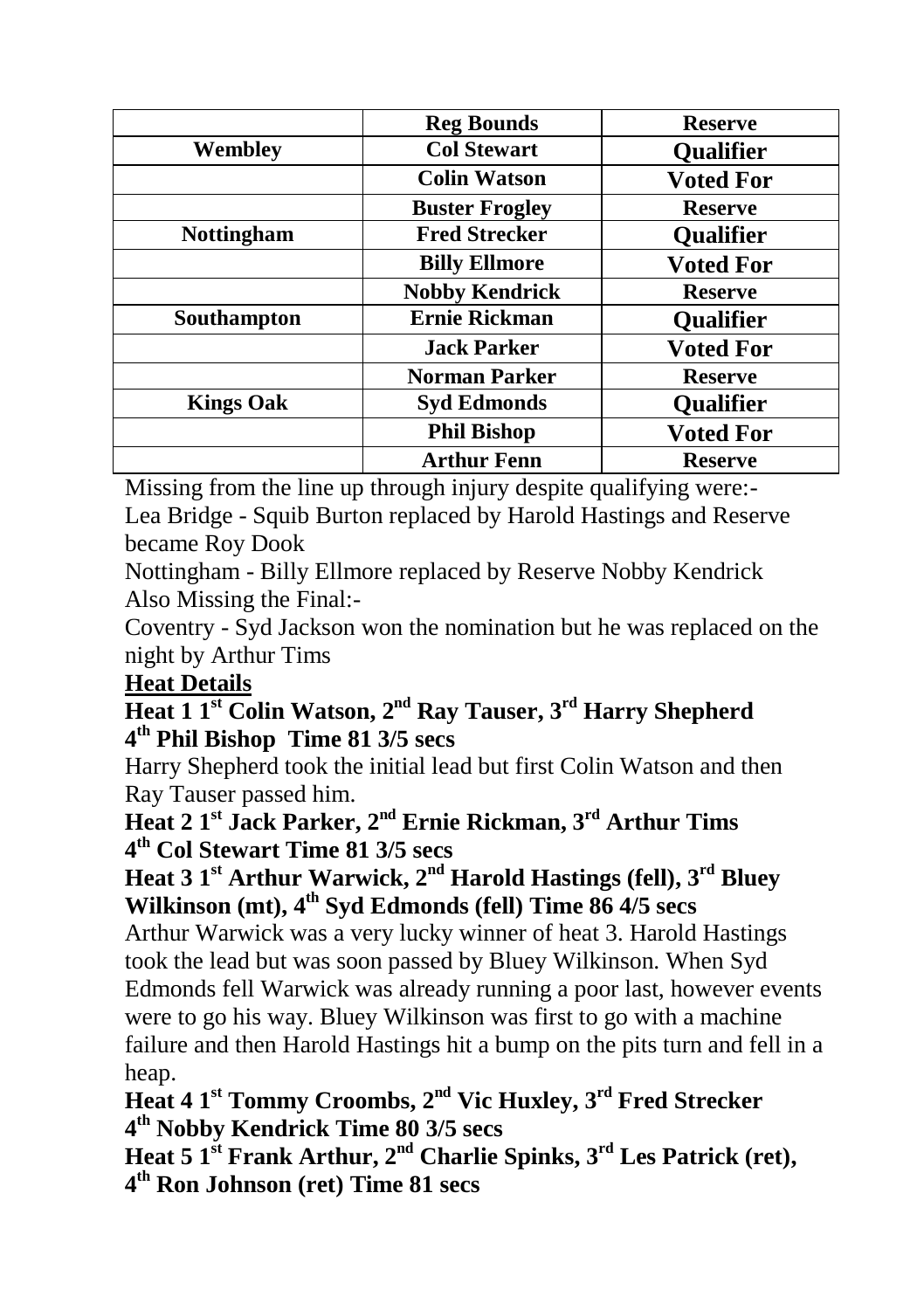### **Semi Final 1 1 st Vic Huxley, 2 nd Ernie Rickman, 3 rd Colin Watson 4 th Arthur Tims Time 80 3/5 secs**

Vic Huxley won but Ernie Rickman once again exceeded expectations riding very well for second place ahead of Colin Watson. Unfortunately at the Semi Final stage only the fastest second proceeded to the final and it wasn't him.

#### **Semi Final 2 – 3 riders only 1 st Ray Tauser, 2 nd Frank Arthur 3 rd Arthur Warwick Time 80 3/5 secs**

Ray Tauser got the slightly better start and always led from Frank Arthur

### **Semi Final 3 1 st Jack Parker, 2 nd Tommy Croombs, 3 rd Harry Shepherd, 4 th Charlie Spinks Time 79 4/5 secs**

This proved to be the fastest race of the competition. Tommy Croombs kept at Jack Parker all the way and made certain of his place in the final by being the fastest second placed finisher of the three Semi Finals. **Star Championship Final**

### **1 st Ray Tauser (white), 2 nd Vic Huxley (Red), 3 rd Tommy Croombs (yellow), 4 th Jack Parker (blue) (ret) Time 80 1/5 secs**

The draw for positions in the final gave red the inside position, white gate two, blue gate 3 and yellow the outside.Jack Parker dropped back on the first turn and tried to squeeze under Ray Tauser in a tight first bend scramble. Tauser however was ready for him and shut the gap. Parker in trying to avoid riding into the American was forced to ride on to the grass and retired from the race as a result knowing he had crossed the white line. Ray Tauser completed the four laps always holding the lead and never pushed with Huxley second and Croombs third.

## **Col Stewart – Australia's Speedway King 1926 – 1931**

This is a delightful book on the short but spectacular speedway career of the above named dare devil from Birregurra, Australia, who was a country boy farmer and became such a force to be reckoned with both in his native country and in the UK in those early days of Dirt Track racing. He is best known for his time at Glasgow White City in 1930 and his spell at Wembley in 1931.

The book is written by his daughter Barbara and luckily her Father kept all his press cuttings, photos and trophies but it was still a mammoth task putting it all together.It traces his early childhood with his brothers on the farm, right though his first motor cycling experiences to his Dirt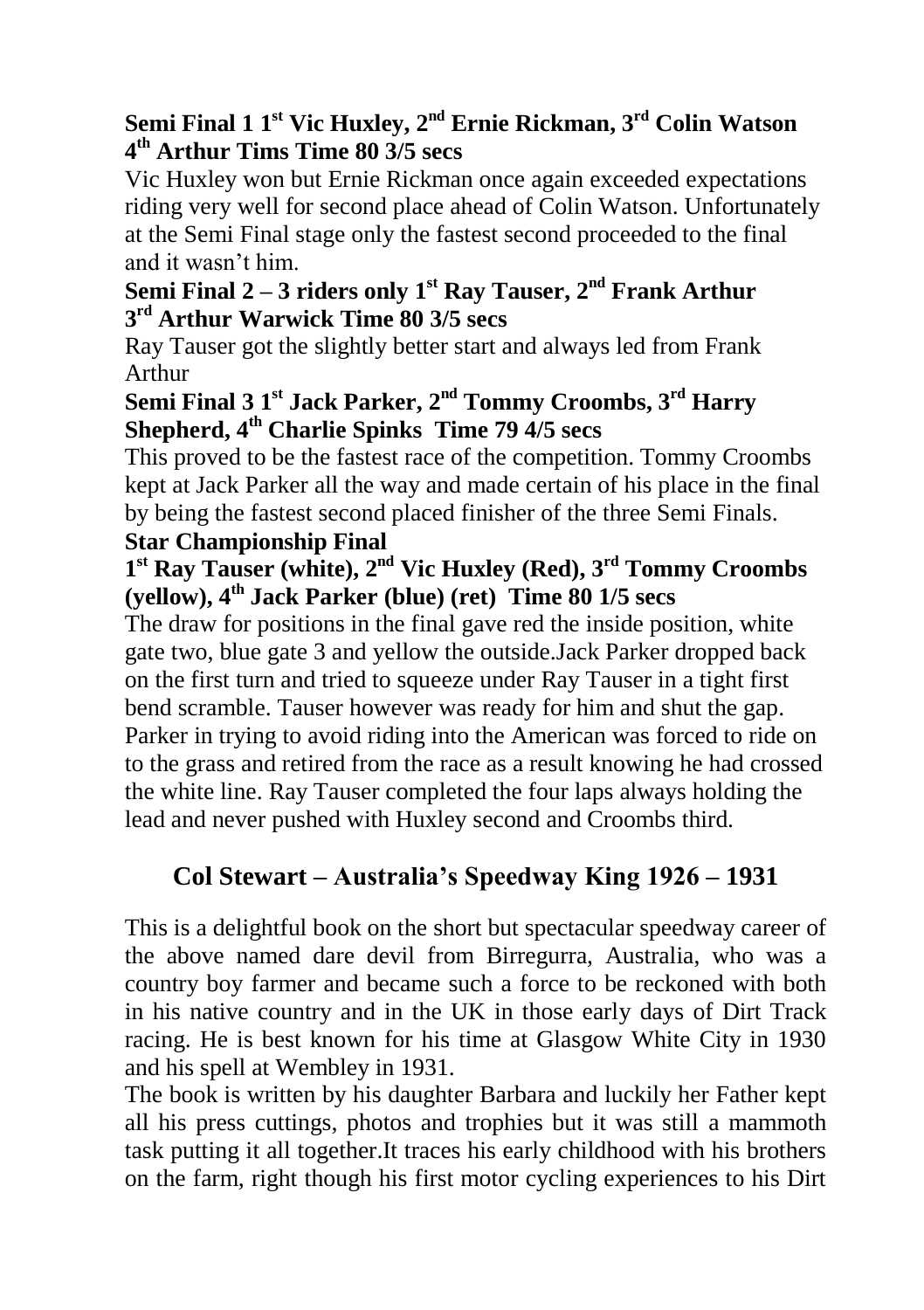Track days. He was a spectacular 'broadsider' but on occasions would over do it and end in a heap on the ground – the only way to learn. Each season is dealt with in its own chapter and is packed full of photographs and copies of his treasured press cuttings. When he first came to England he even bought the frame from his Rudge-Whitworth machine in an attempt to talk the factory into making the same for him. Available from: Stuart Towner, 117 Church Lane, Chessington, Surrey KT9 2DP Tel: 0208-397 6599 e-mail [stuart.towner@blueyonder.co.uk](mailto:stuart.towner@blueyonder.co.uk) Printed on gloss art paper A5 landscape, 96 pages with 85 photographs. This is a limited edition of just 1,000 copies and un-likely to be repeated. Cost is £15 including post in a stiff backed envelope. Available from mid-October; please make cheques payable to: A Whiff of 'R' Promotions Limited.

#### **Kilmarnock**

The Ayrshire town of Kilmarnock lies not too far south of Glasgow and some way inland from 1937 speedway venue of Ayr. Up until recently I have not seen any reference to potential speedway activity but it appears that proposals had been formulated to bring National League Division III racing to the town in 1948. My attention to this potential venue was raised when reading an article about the intervention of the Home Secretary into the process of licensing new venues for the 1948 season. It seems he wasn't too keen on workers spending their free time watching sport and greyhound racing on midweek evenings and for a while it looked as if the new Edinburgh venture would fall foul of this restriction. As we know Monarchs did run in 1948 but the Kilmarnock venture appears to have fallen at this hurdle. A search of the contemporary local papers has failed to find any information about the Kilmarnock proposal but the venue could have been the Rugby Park football stadium or a greyhound track operating there at the time. **Jim Henry**

### **The Future of Speedway Racing**

It is interesting to look back at ideas people had for speedway and see if anything they suggested was taken up and implemented. **Jack Hill-Bailey**, Clerk of the Course and Racing Manager at King's Oak (High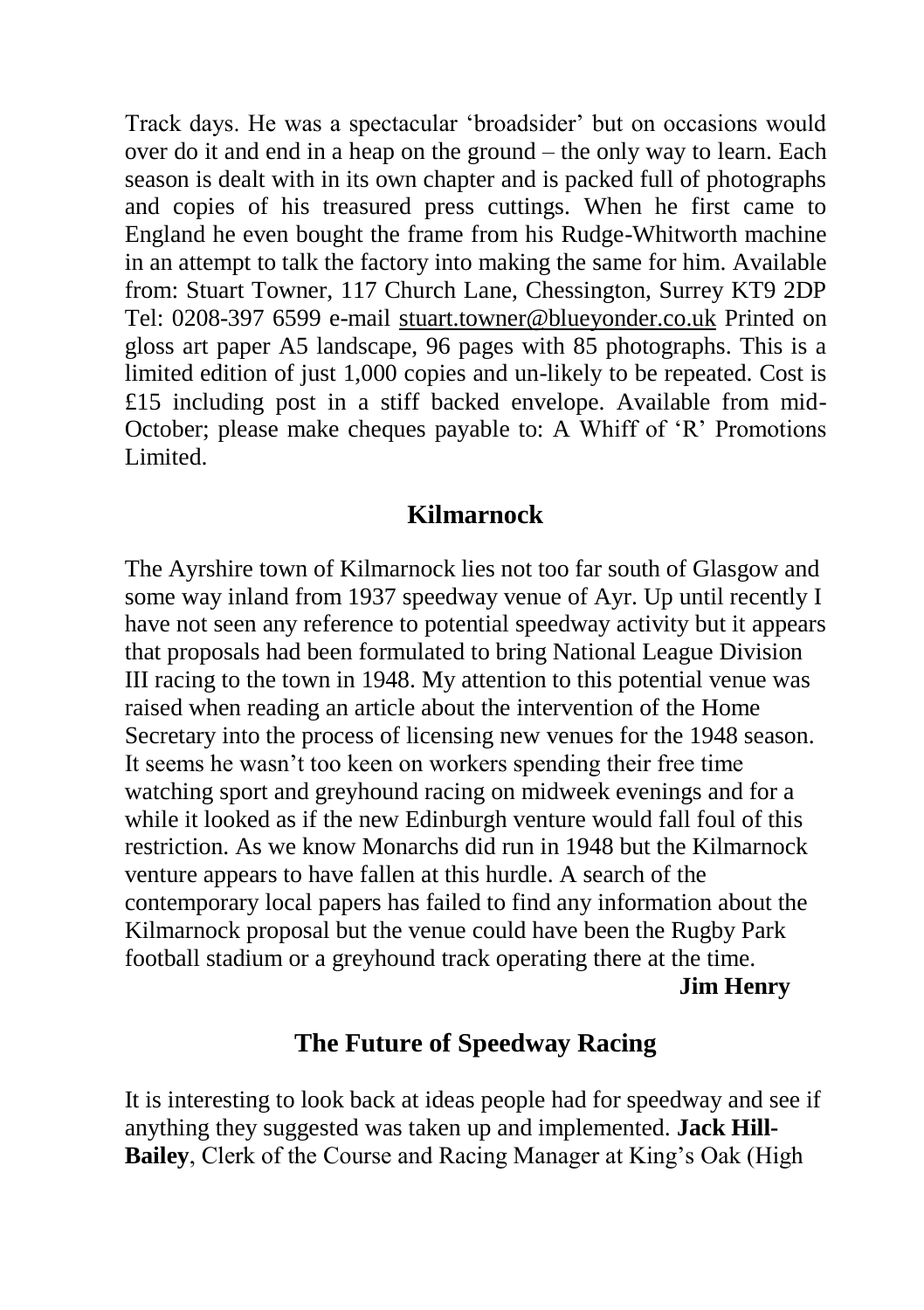Beech) set out his views in an edition of the 1931 Speedway News as follows.

In 1928 when, on behalf of my club, Ilford, we ran the now historic meeting at King's Oak, my one idea was to provide suitable ways and means for the motorcyclist to have his sport just as the cricketer, the lawn tennis player and the footballer have theirs. The day of the meeting turned out exceptionally fine. Thousands of folk turned up to see this "new" sport, and a good many of them began to visualise a big future for it, although none of us could have foreseen what would be the situation little more than three years later.

Yet, despite the rapid growth of the Sport, and its genuine popularity, there are certain points which require immediate attention if the process of development is to continue. For mistakes have been made, as was to be expected, and to make amends we must consider what is the best policy for the future, for in this lies the salvation of the game. What attracts the crowds today? I do not think there is any possible doubt the answer is League Racing. The British public calls for genuine competition, one body of men pitted against another in reasonably balanced contests, as in cricket or football. To win or lose by an overwhelming margin is of no interest to the keenest enthusiast, and is bad for the game. If league racing is to be seriously considered in the future as the stabilising factor of speedway, promoters must take action along the following lines.

At the close of the present season, or even before then, they should compile a list of all the riders in the game and grade them "A," "B," and "C." This done, they should review all teams as at present constituted. They will find the two or three at the head of their respective leagues immensely strong. Then let them look at those struggling at the bottom, recognise that these lowly team require stiffening, and distribute the riders, especially good all-rounders, as equally as possible, so as to satisfy themselves that, at least on paper, they have so evenly balanced the teams that even a man with inside knowledge would find it hard to pick winners.

The second subject to be tackled is the management of teams and their equipment. How many people, especially among those responsible for the welfare of a speedway team, have ever stopped to think that the fate of teams is in many cases in the hands of what we in the engineering world would call "three-eight mechanics," men – in many cases youths - who have never seen the inside of an engineering shop and have not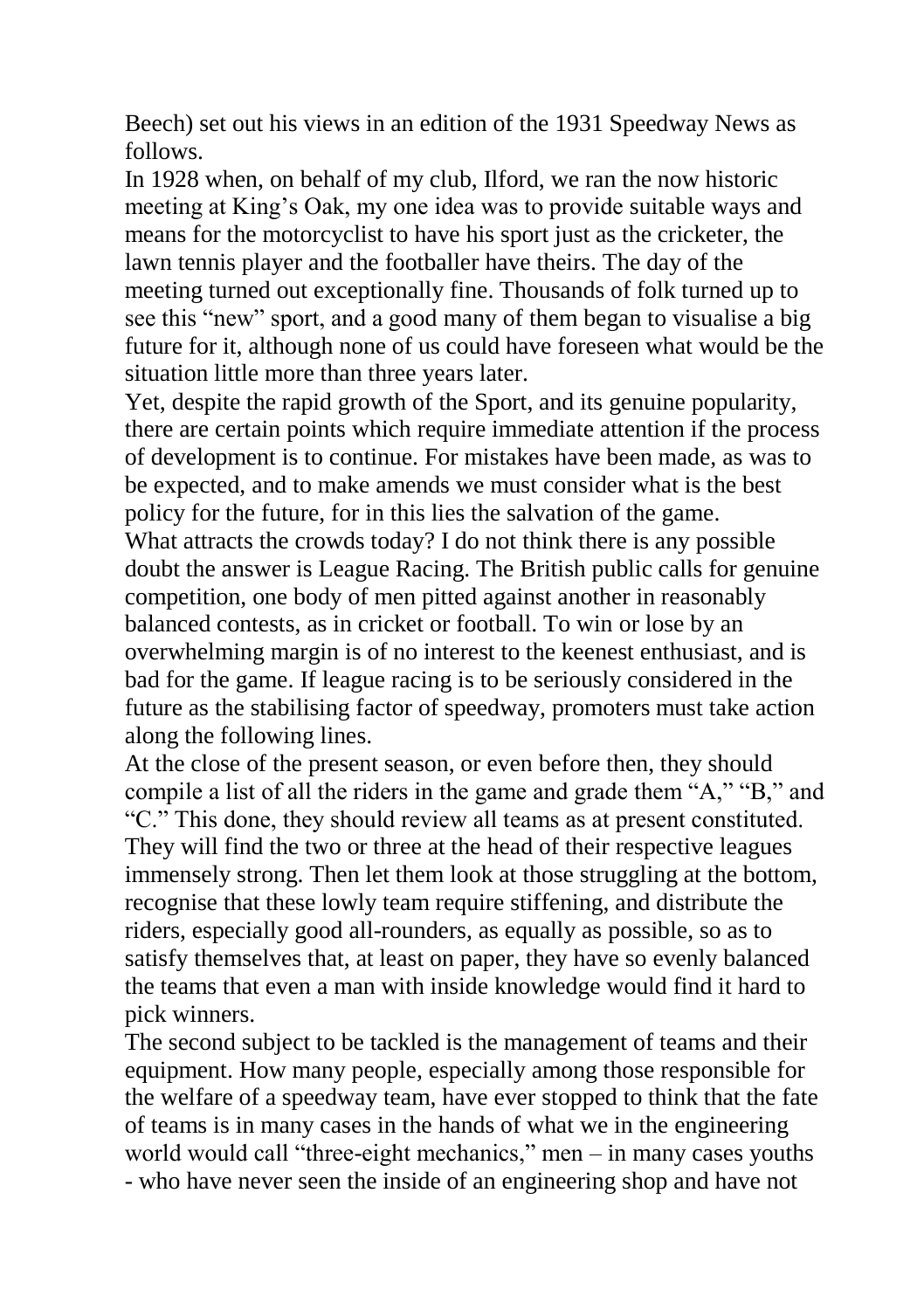the faintest idea of the job they are trying to do. I am not referring to tyre replacements, wheel changing or minor jobs such as cleaning; these items can be see to by the average keen and careful motorcyclist. I am primarily concerned with the "innards" of the engine, and with the hubs, transmissions and alignments. This work demands the brains and experience of men who have been through the racing mill and who have a factory training behind them.

Men of this type are few and far between, and it would be impossible to find one for every rider; even if this could be done, it would be impossible to pay all of them the money they would deserve. Here, therefore, is what I believe to be the only method for the really efficient and economical management of a League team.

All the machines and equipment connected with team operations would be the property of the track concerned , which would have its own workshop controlled and managed by a competent man with two or three assistants. For instance, a track would probably own ten or twelve machines of the type favoured by the engineering in charge, but preferably of one make, to facilitate interchange-ability. These machines would be purchased from the rider at the end of the present season and new motors installed during the winter.

Given, say, twelve machines, all kept in sound condition, the required number with two or three spares could be sent *en bloc* to any track, and not, as at present, one here and some there, with the possibility of some of them being late. With this arrangement we should have first class motors receiving first class attention on and off the track, with consequent freedom from mechanical trouble. If one motor "packed up" another would be immediately forthcoming, thus helping to give clean cut programmes.

The rider, too, could go to the track free from the responsibility of motors, and the worry of a long distance drive with a trailer, and would arrive fit and fresh as in any other occupation. One often finds, for instance, a London rider arriving all hot and bothered at a Provincial track, with a last minute rush around to get everything in order. He is definitely not ready for his job. By adopting this scheme I hope we should solve the problem concerning league team equipment. Now we come to the riders' side, and I am about to suggest is the only way of introducing uniformity into team racing, with high efficiency and reasonably economical working.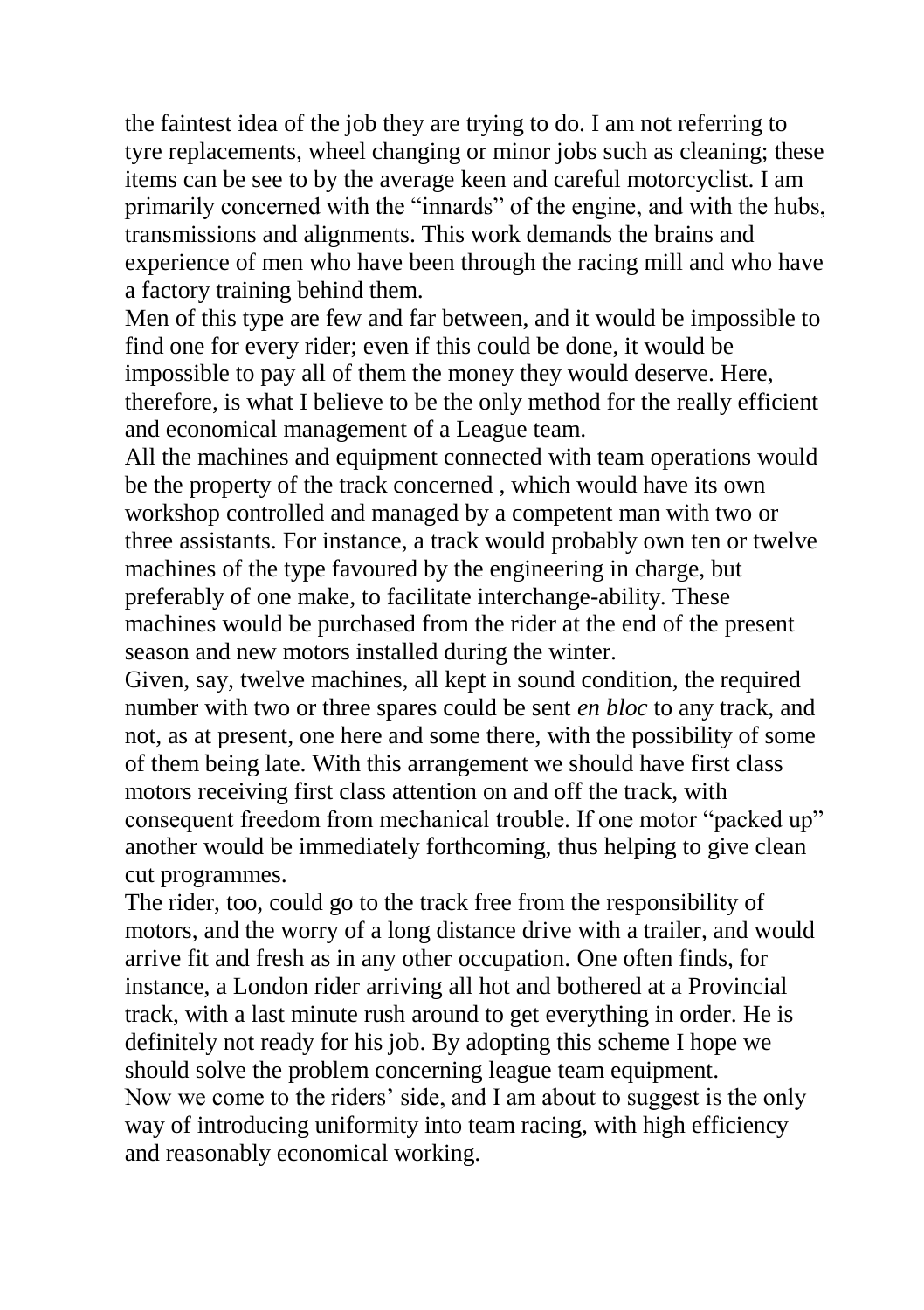A rider will be signed on by a track and will receive a retaining fee during the racing season and the close season, this to be set at a standard set rate – that is, both maximum and minimum. As in first class football, he will be under the supervision of a trainer, and will attend the training quarters at specified times for his general physical welfare, a very necessary item that has not been sufficiently considered. When he is out with the team, his motors will await him either at home or away. As regards personal bookings, and what motors he will use. If a man is to ride apart from his team, he will be provided with two motors from the "stable." They will be despatched to the track where he will be, collected and brought home.

Appearance money would go by the board. The rider would receive, say, 50 per cent of what he won, 10 per cent would go to the man in charge of the workshop, and he could distribute a small amount to his assistants. The remainder would go to the track that employed him. By this scheme the more the rider wins the better for himself, his workshop and the promoters. The figures are only suggestions and would, of course, have to be closely examined. But the principal of this scheme gives us several things.

1. The rider has no expenses with regard to the provision and upkeep of motors, and is earning all the time with a regular weekly salary.

2. The motors are handled as a whole. Spares are more plentiful, we get more efficiency and reliability, a nd one can go through a programme more easily. Riders can fulfil all their obligations, as there plenty of machines to use.

3. We get consistency in team racing. The reserve is only likely to be called upon through injury.

4. Having one's riders under a trainer is a right every promoter should have; they should all maintain a sound physical condition.

5. Riders will have no worries with regard to motors blowing up and the colossal cost of upkeep. The relief thus granted to them should lift a terrific burden from their shoulders.

6. It is impossible for a newcomer to start speedway racing. The cost of starting is £100 or £150, and so new material is not being produced. If tracks possessed their own equipment it would be possible to encourage newcomers at small cost. It must be borne in mind that a very reasonable rate of insurance against damage can be obtained, and this is much cheaper if done in bulk.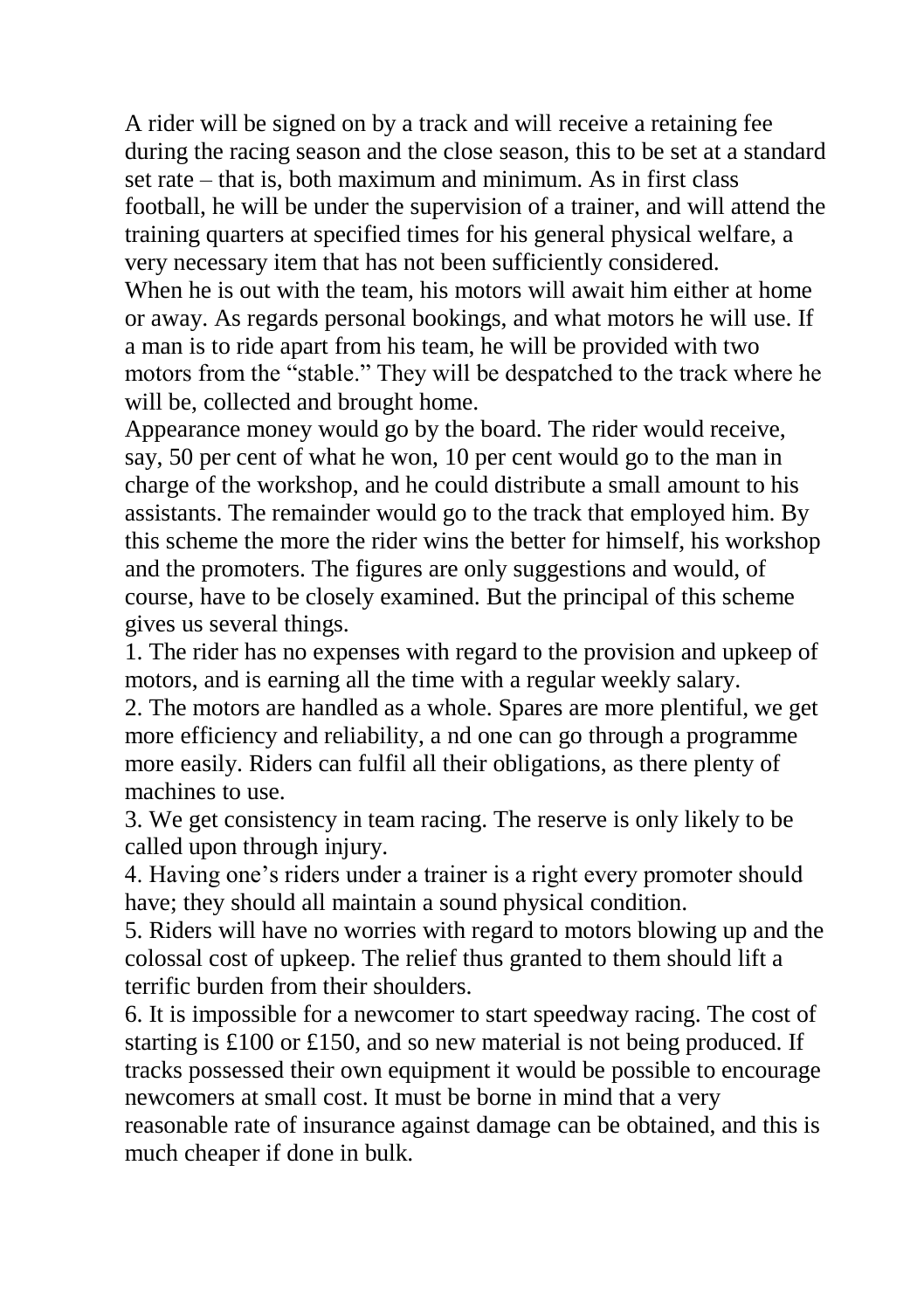A great deal lies before those controlling speedway racing. Have they ever said, "What about such-and-such a track; i tis too weak. Can't we let them have so-and-so? He is a good rider and we can spare him." It is not enough to offer him at an impossible transfer fee. I must strongly differ from those who think an unbeaten team is everything. People get tired of one-sided results, and will give up attending a track where these are the rule.

With regard to the proposed National League a serious factor enters in. Expenses will be higher through the many extra miles to be travelled, and five or six tracks alone would not make a National League worth while. It is fairly obvious that this is about the number that could keep going under present conditions. Four or five tracks which I have in mind may not agree with me, but if they will examine the situation frankly I believe they will do so, If not, I can only wait for bitter experience to teach them that I am right.

# **A Speedway Ransom Story**

**Graeme Frost** sent us this odd tale headlined "Star paid ransom for his cycles"

It's not every man who has had two of his motor cycles "kidnapped" but that's what happened in England this year to speedway star Ken McKinlay. It all happened like this.

McKinlay rode one night at Wembley Stadium, and after the meeting loaded his two machines into the trailer behind his car and stayed the night at a friend's house. The car, trailer and motor cycles were parked outside—together with spares, extra wheels, clothes and other gear. Next morning, all were gone.

McKinlay immediately went to the police, but even Scotland Yard got nowhere in the investigations. His fans took up a tarpaulin muster and raised enough money to buy him a new motor, which he installed in another machine.

For five weeks there was no further news of his car or machines. Then he advertised in a speedway publication that he would give £100 reward for information leading to the recovery of the machines and the arrest of the culprits.The next day he had a visitor, who warned him to make no attempt to contact the police and told McKinlay he could have his motor cycles back for £150. Some haggling followed, and McKinlay eventually agreed to pay £130 "ransom" money for them.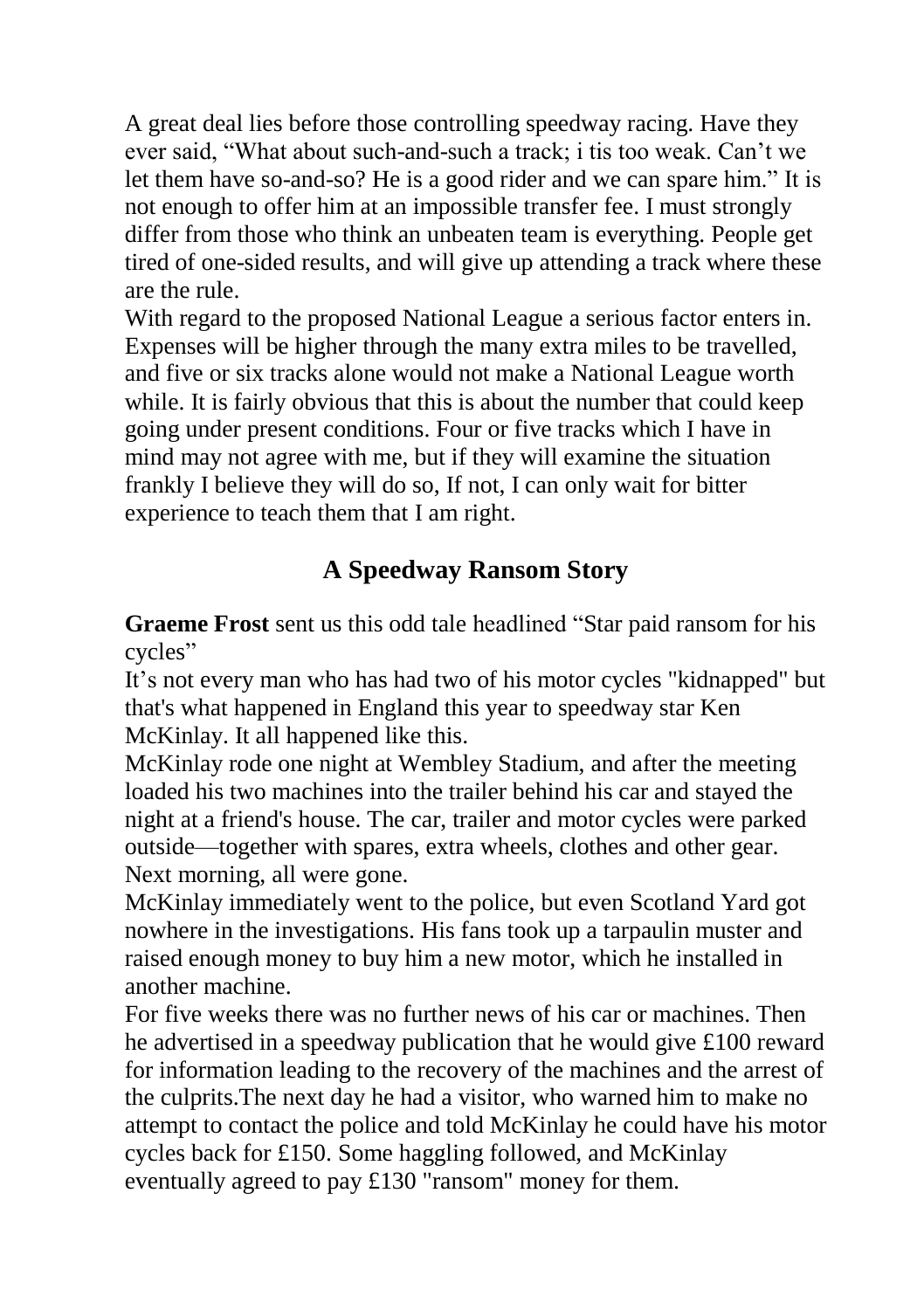Then followed a scene which could have been dreamed up by a Hollywood script writer.

At noon the following day, McKinlay and the "contact man" set off in a borrowed car and trailer. The man drove half a mile, stopped, and went into a telephone booth. This process went on for six hours and yet they travelled only 70 miles.Each time a phone call was made, they drove another mile or so and then came yet another phone call.

Finally, at 6 p.m., they drove into a deserted side street where a small van was parked. Inside — and unharmed — were McKinlay's two machines.

He took his machines—and the licence number of the van—but Scotland Yard could find no trace of the owner.

Now, McKinlay is 13,000 miles away and has his two motor cycles, but there is still no sign of his car or his trailer.

Source: newspaper article, name and date unknown but November 1960 (maybe Perth).

## **Speedway Adventurers**

An edition or so ago we reported on Gus Khun's epic journey. In more recent times Aussie Mark Fiora took an epic journey, with a group of fellow Aussies, across Nepal and Tibet including a visit to the Mount Everest base camp. He travelled over 1,000 kms on a 1940s motorcycle, a Royal Enfield Bullet to be precise. Thanks to **Graeme Frost** for passing on this interesting snippet.

### **Prestongrange Training Track**

Not exactly an unknown venue or venues but one area where information was sketchy to say the least. Prestongrange is located on the southern side of the Firth of Forth a short way east of Edinburgh between the towns of Musselburgh and Prestonpans. The land was reclaimed from the sea using spoil from the nearby Prestongrange Colliery. The late **George Wells** talked about the featured venue and one he used in the late 1960s / early 1970s. However, nothing other than was known about these venues. However, an article has turned up in an unlikely publication called Coal News and in particular the Scottish Edition for February 1964. This shows a photo of three guys on a track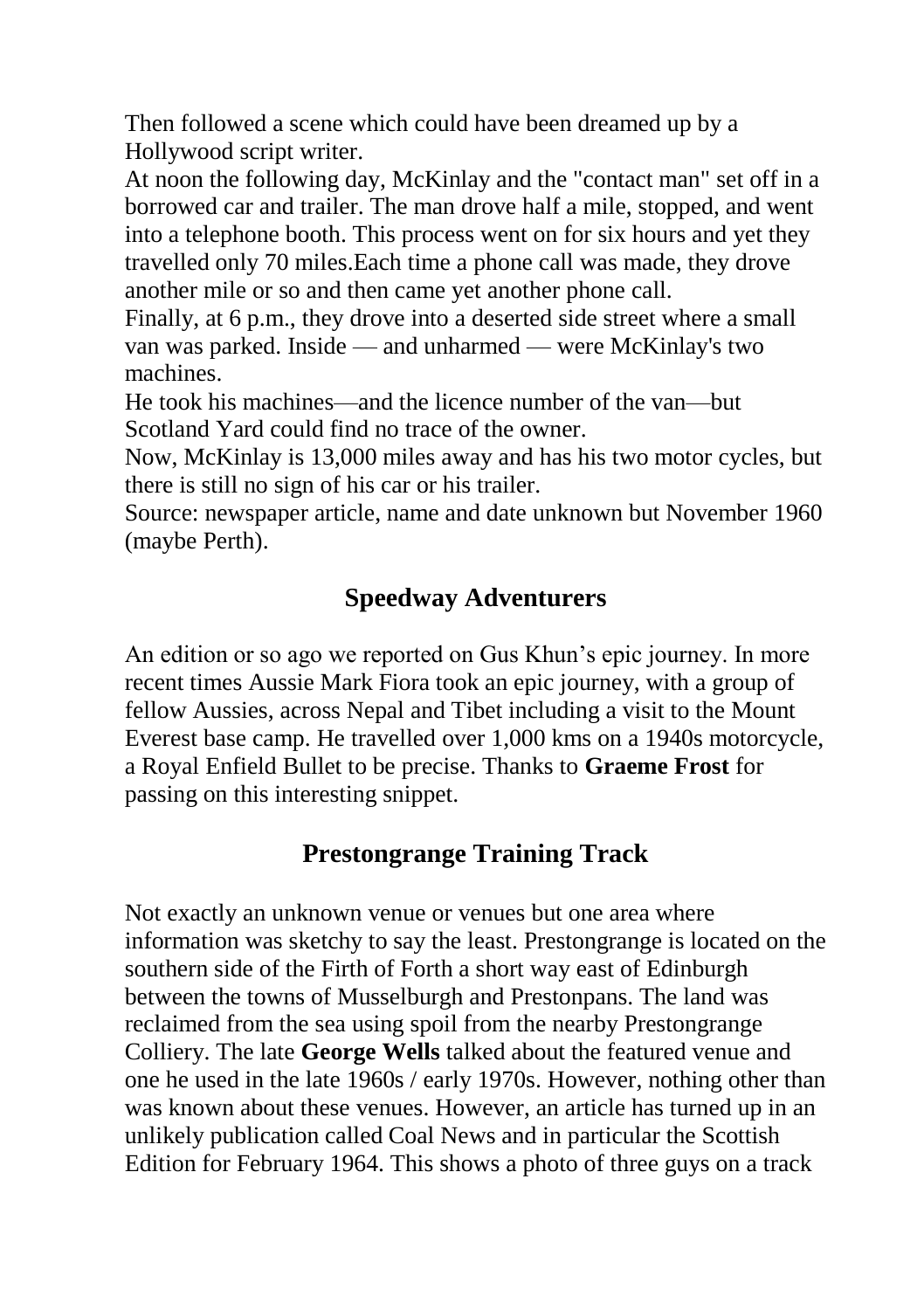using stripped down road bikes being watched by Edinburgh Monarchs rider Bill Landels. I recall that at the time of the closure of Old Meadowbank at the end of 1967 the then County Planning Officer of East Lothian County Council suggesting that Prestongrange might provide a replacement venue. **Jim Henry** PS Coal News does carry a few more snippets about speedway including items about Dave Kumeta and Terry Turner who both worked in the coal industry and a couple of items about a Newcastle official. There is a brief mention about speedway coming to Ashington and an item about Ole Olsen buying colliery waste in England to build his new track at Vojens.

### **The History of Preston Speedway – Part 2 – 1930 (continued)**

**Graham Fraser** continues the history of the Lancashire track which flourished for a very few years in the pioneer years.

Readers casting their minds back to Volume 13 No 4 in March 2011 will recall the exploits of Preston Speedway in their second season 1930. That section of the history covered the period from mid- April to mid-May of that year with Preston competing in the Northern League and running midweek open meeting at their Farringdon Park track. On  $15<sup>th</sup>$  May during an open meeting before 9000 spectators, the track records for both rolling and standing starts were broken Ham Burrell set a new standing start time of 1min 27.4 secs (knocking 1.6 sec of the previous time) which he soon reduced again with a time of 1min 27 secs. Burrell however lost his rolling start track record of 1min 21.2secs in a Match Race with Belle Vue ace, Frank Varey who posted a fastest ever track record of 1min 20.6secs. Also at that time there was speculation that sidecar racing on the dirt track which had taken place when Preston raced at Edinburgh, was unlikely to develop at tracks like Preston and many others due to their narrowness which meant only two sidecars could complete in any race.

Also in May 1930, Preston Speedway were refused an Occasional Liquor Licences for a bar at Farringdon Park, this despite the fact that spectators often brought their own liquor to the dirt track racing. This was a time when religious and abstinence groups held sway in the growth of licensed bars at sporting and other events.

League racing returned to the Preston track when the homesters took on a Barnsley team made up of Arthur Moore, Tommy Thomson, Charlie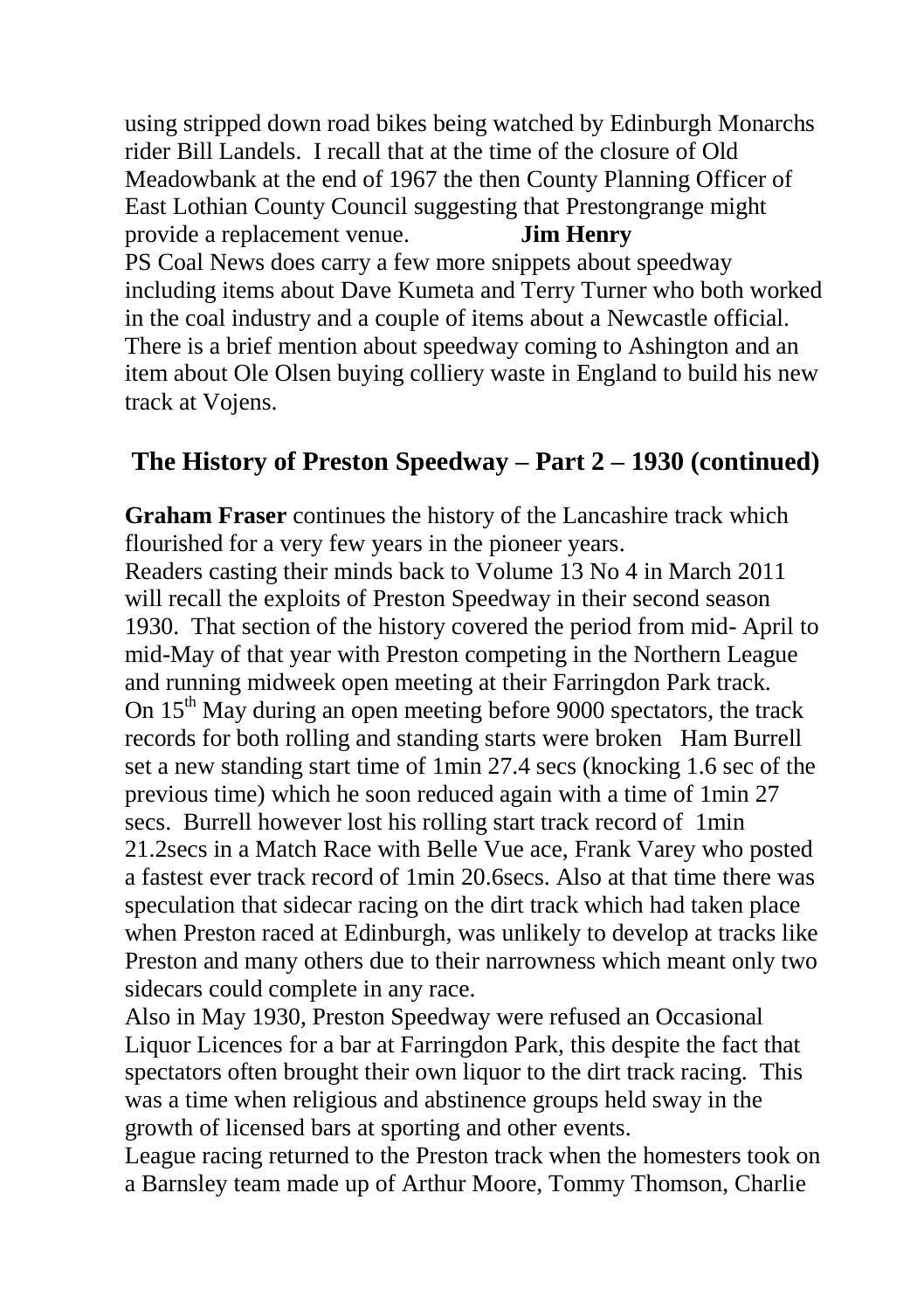Ward and Billie Halstead. The strong home quartet of Ham Burrill; Joe Abbott, Frank Smith and Jack Chiswell (& Reserve Claude Rye) won finished in first place in all six heats, Burrell getting a nine point maximum and the team winning comfortably 25-10, and it would have been greater if reserve Rye's chain had not broken in the final heat. An unusual format was adopted for an "Inter City Challenge Match" two days later when Preston took on teams from Manchester White City and Liverpool in what we might today call a pairs event. Reports are limited about who rode in the three teams: Preston's duo were Ham Burrill and Jack Chiswell, Frank Charles rode for Manchester and Ginger Lees and Larry Boulton for Liverpool. The result was Preston 10; Manchester 7; Liverpool 4.

The League fixtures were now coming up on a more regular basis with Preston travelling to Manchester White City a few days later in a crunch match between two teams favoured to be competing for the league title. White City were represented by: Frank Charles, Fred Strecker, Max Grosskreutz and Walter Hull which must have been a daunting opposition to the Lancashire team of Ham Burrill, Joe Abbott, George Reynard and youngster Jack Tye. Once the action started the scores were always close and despite Preston winning four of the first five heats, White City picked up most of the lesser places so that going into the final heat, the home team were winning 17-13 and all looked up for Preston as George Reynard and young Jack Tye faced home stars Frank Charles and Max Grosskreutz. As is often the case White City had cruel luck with both their riders retiring with engine failures, the Preston riders finishing on a 5-0 and winning the meeting 18-17 – a major scalp for the Lillywhites. To rub salt in the wound Joe Abbott won the Silver Helmet Race and broke the White City track record. The only blot on the horizon was an injury to Ham Burrill that would keep him out of the next meeting.

Returning to Farringdon Park on Thursday,  $5<sup>th</sup>$  June, Liverpool were the league opposition. The teams were:

Preston: Joe Abbott; Jack Tye, George Reynard; Frank Smith with Claude Rye at reserve Liverpool: Tommy Price; Ginger Lees, Larry Boulton and Smiler Wooton

In a fairly close meeting with three shared heats, the teams swapping 4- 2 heats, it was a heat four 5-1 to the Merseysiders that clinched a 20-16 win for the visitors in an unexpected result. The Preston directors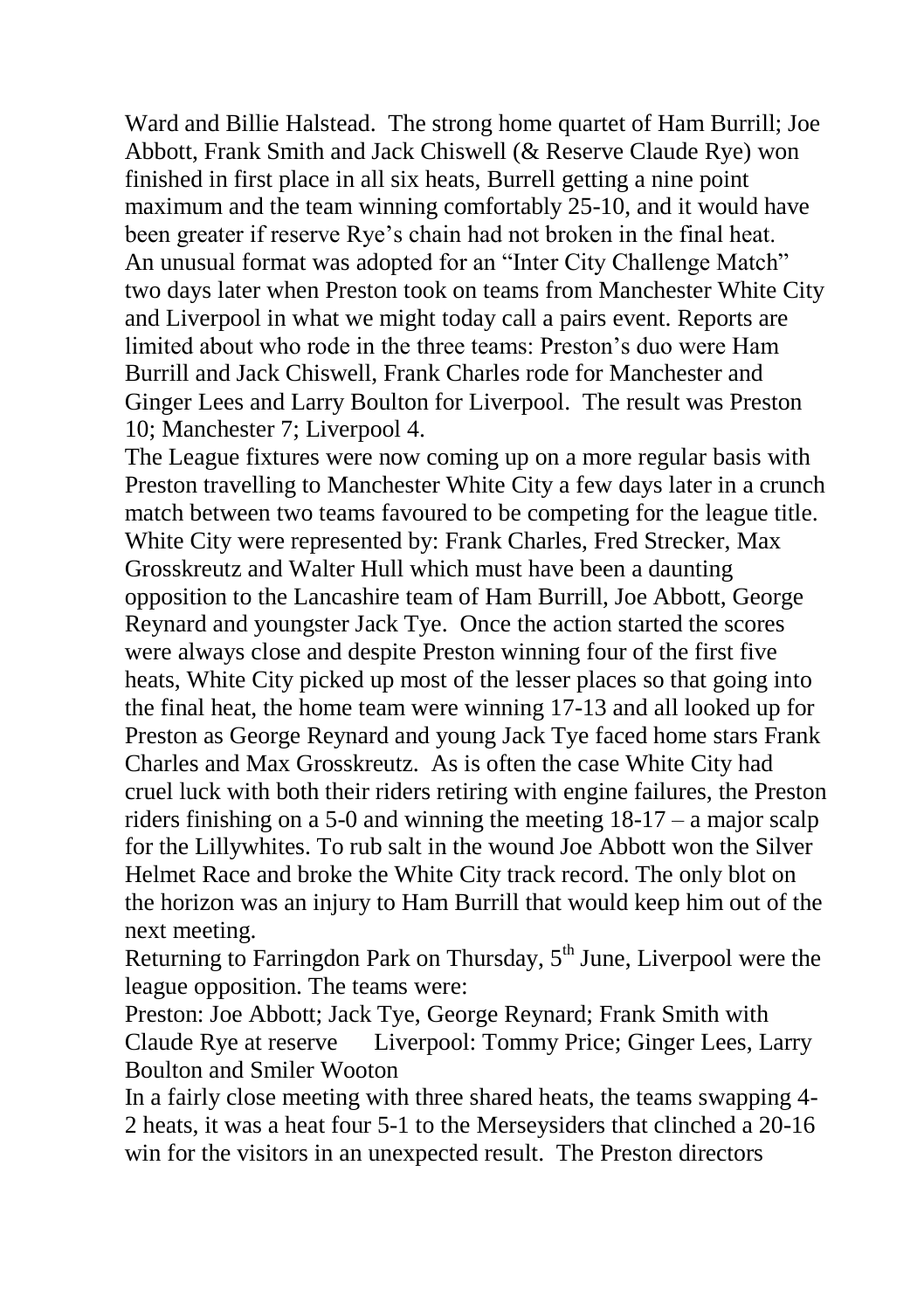immediately issued a challenge to Liverpool for return challenge meetings home and way with a £100 prize at stake.

Preston's next home meeting on Monday,  $9<sup>th</sup>$  June was an Inter-City Challenge match with a "Manchester" team comprised of Eric Langdon; Dusty Haigh & Dick Fletcher from Belle Vue and Wally Hull; Sid Newiss and Buzz Hibberd from White City. Preston's team included: Joe Abbott; Jack Tye; George Reynard; Claude Rye, Frank Chiswell, Frank Smith and young local lad, Jim Carnie. Reports on the meeting are sparse the result being a 32-31 win for Preston.

The week commencing Monday  $16<sup>th</sup>$  June saw a busy schedule for the Preston lads as the team headed off on its travels with five fixtures in successive nights. They started off with a league meeting at the South Yorkshire Sports Stadium home of Yorkshire team Wombwell, which they won comfortably 22-14. The next night saw them facing a Bristol team in a friendly over two heats and a final which was won by Len Parker for the home side. On Wednesday it was a an Inter Team match at Cardiff between a Wales team made up of Ronnie Barker; Ted Bravery; Jack Luke and Jack Wade and a Preston side comprised of Ham Burrill, Joe Abbott; George Reynard and Jack Tye. The result over the four heats was an impressive 15-9 victory to the visitors. Back to Preston the following night a Welsh representative team challenged Preston over nine heats with the homesters running riot for a dominating 48-15 win.

Their busy week came to a close on the Friday night with an important away league fixture against Warrington at the Arpley Motordrome. The home team was George Milton; Norman Dawson; H Soloman; Tommy Hatch and Charlie Hornby at reserve. Preston's squad was Ham Burrill; Joe Abbott; George Reynard; Frank Chiswell and reserve Claude Rye. Preston riders finished first in five of the six heats but three shared heats and two 4-2s to the visitors kept matters interesting. It was a 5-1 to the visitors in the penultimate heat that set Preston up for a 22-14 victory. By that stage in the season Preston has amassed seven league victories and they had 14 points from their nine league meetings.

At this point in the 1930 season the "Speedway Notes" in the Lancashire Daily Post speculated that having seen riders from the north and south of the country at home and away tracks that they believed "the racing in the north generally reaches a much higher standard". The writer commented that he has seen a meeting at a London track recently